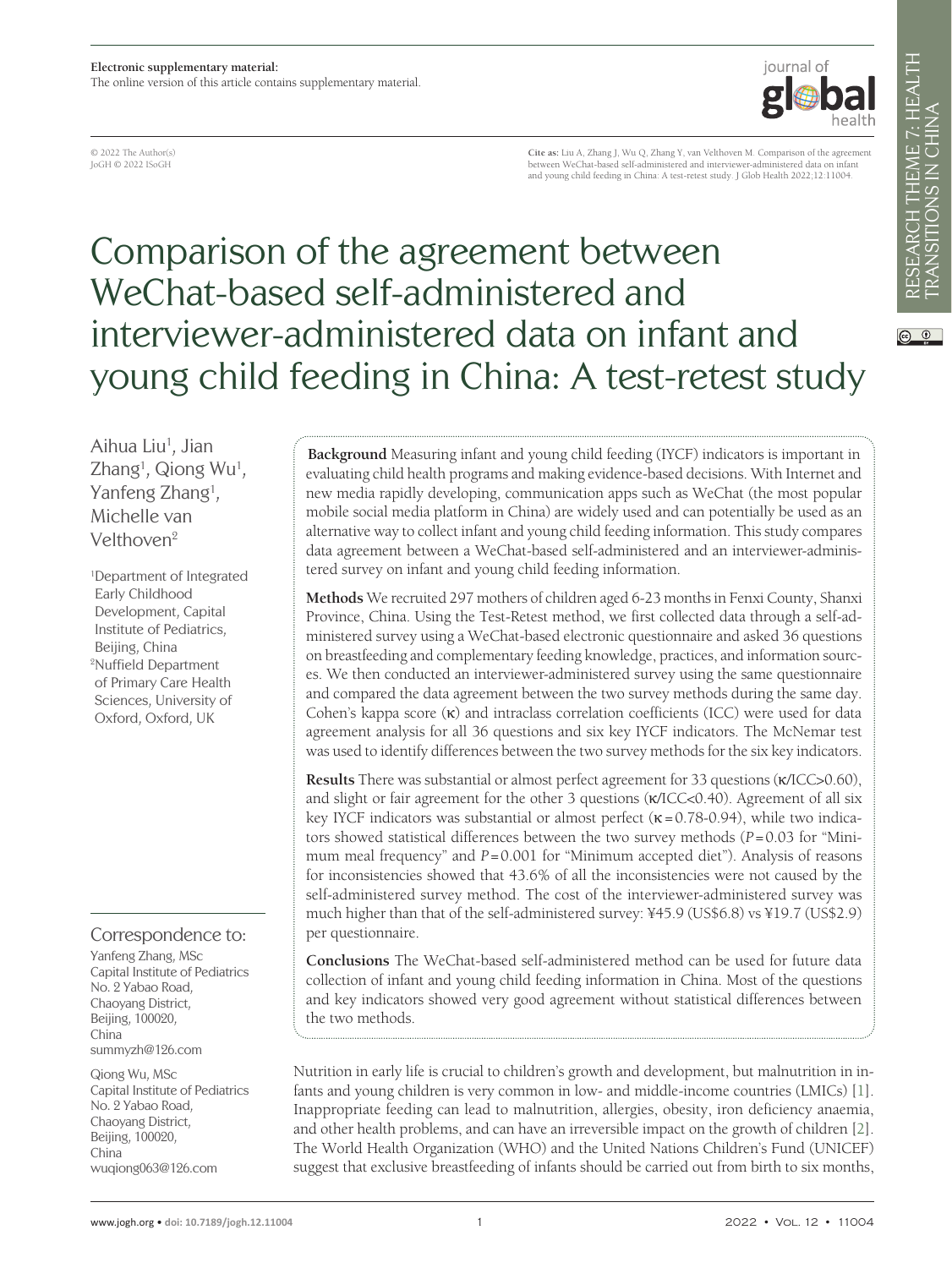complementary food should be added at the end of six months, and breastfeeding should be continued until children are at least two years old [[3\]](#page-10-2). Recent data indicate that the exclusive breastfeeding rate of infants under six months of age was 41% worldwide [\[4](#page-10-3)], and 37% in LMICs [\[5](#page-10-4)]. In China, the exclusive breastfeeding rate was only 29.8% in 2018 [\[6](#page-10-5)], far below the national target of 50%. For complementary feeding, only one in six children aged 6-23 months in LMICs were fed the minimum acceptable diet [\[7](#page-10-6)]. In China, the proportions of children who met minimum dietary diversity, minimum meal frequency and minimum acceptable diet were 53.7%, 69.1%, and 25.1% in 2013, respectively [[8\]](#page-10-7). Therefore, China urgently needs to improve its infant and young child feeding (IYCF) practices.

The coverage of IYCF interventions needs high-quality measurements to effectively track progress and make evidence-based decisions [\[9\]](#page-10-8). In 2008, WHO and UNICEF jointly released "Indicators for assessing infant and young child feeding practices" [\[10](#page-10-9)]. The accompanying interviewer-administered household survey questionnaire was published in 2010 [\[11](#page-10-10)]. As a full range of globally recommended feeding indicators, the IYCF indicators and questionnaires have been used in studies worldwide [[7\]](#page-10-6). In 2013, the standard IYCF interviewer-administered questionnaire was used in the Chinese National Nutrition and Health Survey (CNNHS) to assess the status of infant and young child feeding practices in China [[8\]](#page-10-7). Our study team has also used this interviewer-administered questionnaire in previous studies [[12-](#page-11-0)[14](#page-11-1)].

Although traditional interviewer-administered household surveys are the primary data source of coverage indicators on children in LMICs [[9\]](#page-10-8), they are labour-intensive, time-consuming, and costly [[15\]](#page-11-2). Researchers have been exploring new ways of overcoming the survey method's shortcomings [[16](#page-11-3)[,17\]](#page-11-4). Self-administered electronic questionnaires have become an important data collection tool in public health and epidemiology [[18\]](#page-11-5). Compared with traditional interviewer-administered data collection methods, this method can achieve a broader population coverage, collect data quicker, and reduce the cost [[18\]](#page-11-5).

Self-administered electronic surveys need to be validated before being used, especially for complicated questionnaires. In 2013, we conducted a study to compare the agreement between short message service (SMS) and interviewer-administered data collection of IYCF indicators, which found poor agreement issues related to the SMS technology [\[12](#page-11-0)]. Moreover, few people currently use SMS to communicate [\[19](#page-11-6)].

With the rapid development of the Internet and new media, communication apps such as WeChat are widely used in China. Similar to Facebook, WeChat is a free social networking app that was released by Tencent in 2011. WeChat has become the most popular mobile social media platform, with 73.7% of Chinese users accessing the platform frequently [[20\]](#page-11-7). It provides a variety of daily life services, including instant messaging, interest or private groups, instant information sharing, browsing content, and mobile payments [\[21](#page-11-8)]. In January 2021, 1.09 billion users opened the WeChat app and 330 million users made daily video calls [[22](#page-11-9)]. WeChat has been used both in survey and intervention research [[13](#page-11-10)[,23-](#page-11-11)[28\]](#page-11-12). However, there are few comparative studies on the data quality of WeChat-based self-administered data collection. This study aimed to explore the data agreement between a WeChat-based self-administered and WeChat-based interviewer-administered survey to collect IYCF information.

#### **METHODS**

#### Study design

We used a test-retest study design to compare data agreement between a WeChat-based interviewer-administered survey (reference standard) and a WeChat-based self-administered survey (novel method). The study took place in the central area of Fenxi County, Shanxi Province, China. Participants were mothers of children aged 6-23 months old. To collect data, we first sent a WeChat self-administered questionnaire on infant and young child feeding to each participating mother in the morning. Four to thirteen (mean=6.2) hours after mothers completed the self-administered survey, we conducted an interviewer-administered survey in each mother's home by using the same WeChat questionnaire. We compared the data agreement of each question and six key IYCF indicators. We also collected the reasons for the inconsistencies between the two methods.

# Study setting

Shanxi Province is in North China, with an area of 0.1567 million km<sup>2</sup>. By the end of 2019, the total population of Shanxi Province was 37292200, of which 40.5% was a rural population. The per capita disposable income for Shanxi residents in 2019 was 33262 yuan (US\$5149.2, at an exchange rate of 6.4596 on May 14, 2021) for urban and 12902 yuan (US\$1997.3) for rural areas [\[29](#page-11-13)].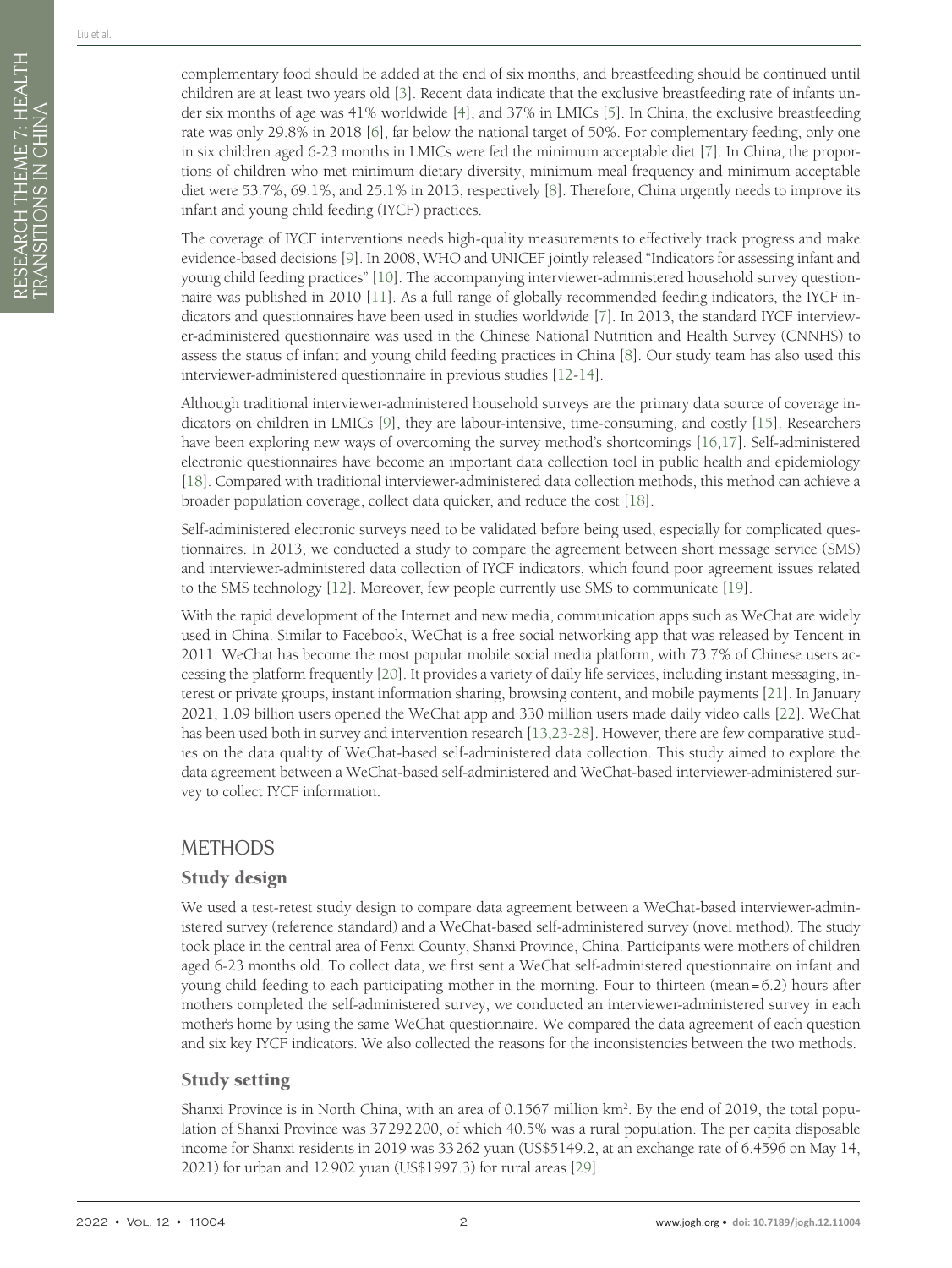Fenxi County is located in the south of Shanxi Province, with a total area of 880 km<sup>2</sup> [[30\]](#page-11-14). There are 8 townships and 121 villages in the county. In 2019, there were 150522 permanent residents, of which 52.2% were a rural population. The annual per capita disposable income of Fenxi County was 29024 yuan (US\$4493.2) for urban areas and 4962 yuan (US\$768.2) for rural areas [\[31](#page-11-15)]. There were 926 live births in Fenxi County in 2020 according to the Fenxi County Maternal and Child Health and Family Planning Service Center annual report (unpublished data).

#### **Participants**

Mothers of children aged 6-23 months old in the central area of Fenxi County were invited to participate in this study. We excluded mothers if they: 1) did not register their mobile phone number; 2) did not live in the central area of Fenxi County at the time of the survey; 3) were not at home for a long time; 4) refused to participate in the survey.

## Sample size calculation

The sample size calculation for this study was based on the Cohen's kappa test that was used for the method agreement analysis [[32\]](#page-11-16). Based on our previous text messaging survey [\[12](#page-11-0)], we estimated kappa to be 0.45, with a 0.15 confidence interval. With a power of 80% and a 5% significance level, we determined that a sample size of 269 was needed for this study. To compensate for loss to follow-up, we planned to enrol all the eligible mothers of children aged 6-23 months old living in the central area of Fenxi County.

## WeChat self-administered questionnaire development

Our WeChat self-administered questionnaire was produced and distributed using the online survey tool 'Sojump' (http://www.sojump.com), which is the largest free professional online survey platform in China. We set up our questionnaire on the Sojump platform, and then got a link to the electronic questionnaire from the platform. We sent the questionnaire link to participants through WeChat. Participating mothers could click the link and answer the questions. When mothers submitted the questionnaires, we could see and download the questionnaire data on the Sojump platform.

The questionnaire was designed based on the adapted WHO Maternal, Newborn and Child Health household survey (MNCHHHS) (unpublished, 2009) and "Indicators for assessing infant and young child feeding practices" (WHO&UNICEF) [\[11\]](#page-10-10) to collect data on infant and young child feeding knowledge and practices, which used for several times in our previous studies [[12](#page-11-0)[-14\]](#page-11-1). There were 43 questions in the questionnaire (see the **Online Supplementary Document**), including 7 questions on basic information, 36 questions on breastfeeding and complementary feeding knowledge and practices, and complementary feeding information sources.

# Pilot testing

The WeChat self-administered questionnaire was pre-tested in Fenxi County in March 2021. Six caregivers, including five mothers and one father, were invited to fill in the WeChat self-administered questionnaire. After they completed it, we interviewed each of them by telephone and collected their feedback and suggestions on our questionnaire. We asked them whether they understood each question and encouraged them to give suggestions on how to make the questions easier to understand.

For the interviewer-administered survey, we used the same online questionnaire. Our research team sent the questionnaires to the interviewers via WeChat. The interviewers then invited mothers to complete the informed consent form and questioned the mothers following the instructions on the WeChat questionnaire by using their own smartphones.

#### Training of Interviewers

Six staff from the Fenxi County Maternal and Child Health and Family Planning Service Centre were recruited as interviewers to collect data from participants. The inclusion criteria were as follows: 1) female; 2) undertook work on maternal and child health; and 3) had experience in fieldwork. We provided them with one day of training before the survey. The training course included communication skills, questionnaire explanation, role-play, and collecting reasons for inconsistencies. Members of the study team (AL and ZJ) who had experience in program management were the survey supervisors.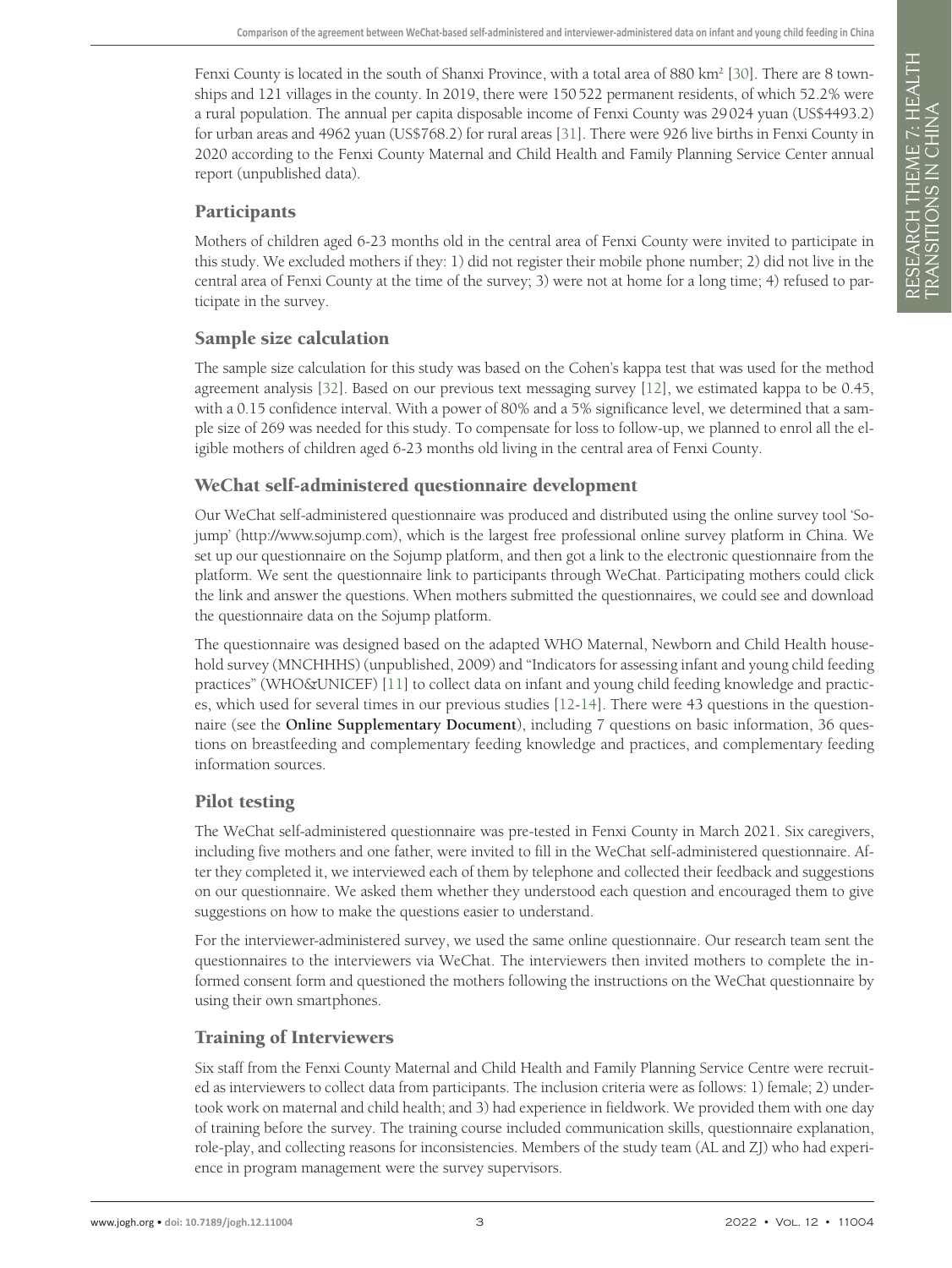We carried out the surveys from March 29 to April 30, 2021. Before recruitment, we asked the Fenxi County Maternal and Child Health and Family Planning Service Centre to provide a list of names of all children aged 6-23 months who lived in the central area of Fenxi County. The name list included children's names, gender, birth date, home address, parents' names and mobile phone numbers. There was a total of 434 children on the list.

# Self-administered survey

Based on the name list, the interviewers first made an appointment with mothers to be surveyed the next day by phone, and then added the mothers as WeChat friends.

On the morning of the survey day, the interviewers first sent a message to mothers to introduce our study and told them how to fill out the questionnaire through WeChat. After that, the interviewers sent the WeChat self-administered questionnaire with informed consent to each mother. Once a mother submitted the questionnaire, the research team could see the data immediately on the Sojump platform. For the mothers who did not complete the questionnaire before 10 am, the interviewers reminded them once.

## Interviewer-administered survey

Four to thirteen (mean=6.2) hours after mothers completed the WeChat self-administered questionnaires, the interviewers went to each mother's home and conducted the interviewer-administered survey to collect the same information through the same WeChat questionnaire. Once an interviewer submitted the interviewer-administered questionnaire, a supervisor (ZJ) immediately downloaded the data of the two survey methods for the same mother from the "Sojump" platform and manually compared the agreement for each question. The supervisor (ZJ) informed the interviewer about all inconsistent questions and their corresponding answers via WeChat messages. The interviewer then asked the mothers why they provided different answers in the two surveys and wrote down all the reasons the mothers gave in an interview's daily record form.

## Main outcomes

The main outcome of the study was data agreement, which was defined as the agreement between the WeChat self-administered questionnaire and the interview-administered questionnaire, including all questions and six key IYCF indicators [\[11\]](#page-10-10) (**[Box](#page-3-0) 1**).

#### <span id="page-3-0"></span>**Box 1.** WHO key IYCF indicators/

- 1. *Minimum dietary diversity*: the proportion of children aged 6-23 months who receive foods from four or more food groups was estimated. The seven food groups used for calculation of this indicator were: 1) grains, root and tubers; 2) legumes and nuts; 3) dairy products (milk, yogurt, cheese); 4) meat (meat, fish, poultry and liver/organ meat); 5) eggs; 6) vitamin-A rich fruits and green vegetables; 7) other fruits and vegetables.
- 2. *Minimum meal frequency*: the proportion of breastfed and non-breastfed children aged 6-23 months who received solid, semi-solid, or soft foods (also including milk for non-breastfed children) the minimum number of times or more.
- 3. *Minimum acceptable diet*: the proportion of children aged 6-23 months who reached a minimum dietary diversity and minimum meal frequency.
- 4. *Consumption of iron-rich or iron-fortified foods*: the proportion of children aged 6-23 months who received iron-rich food or iron fortified food that was specially designed for infants and young children, or that was fortified in the home.
- 5. *Continued breastfeeding at 1 year:* the proportion of children 12-15 months of age who were fed breast milk.
- 6. *Continued breastfeeding at 2 years:* the proportion of children 20-23 months of age who were fed breast milk.

The secondary outcome was the reasons for the inconsistencies between the survey methods for each question. All the reasons for inconsistencies collected after the interviewer-administered surveys were entered in Excel by the two supervisors (AL and ZJ). There were 523 reasons which were divided into three categories and ten sub-categories. First, there were errors caused by self-administered methods: mothers not understanding the questions; mothers not answering carefully; and mothers' operating errors. Second, there were errors caused by interviewer-administered method: interviewers not explaining the questions clearly; interviewers' operating errors; mothers giving wrong answers due to nervousness when facing the interviewers; and mothers not answering carefully. Third, there were errors caused by reasons unrelated to both methods: mothers forgetting what the child ate; mothers changing their mind; and mothers having difficulty understanding questions in both surveys. We counted the frequency and calculated the percentages.

In addition, we also compared the differences between the two methods for time consumption and

RESEARCH THEME 7: HEALTH

RESEARCH THEME 7: HEALTH<br>TRANSITIONS IN CHINA

TRANSITIONS IN CHINA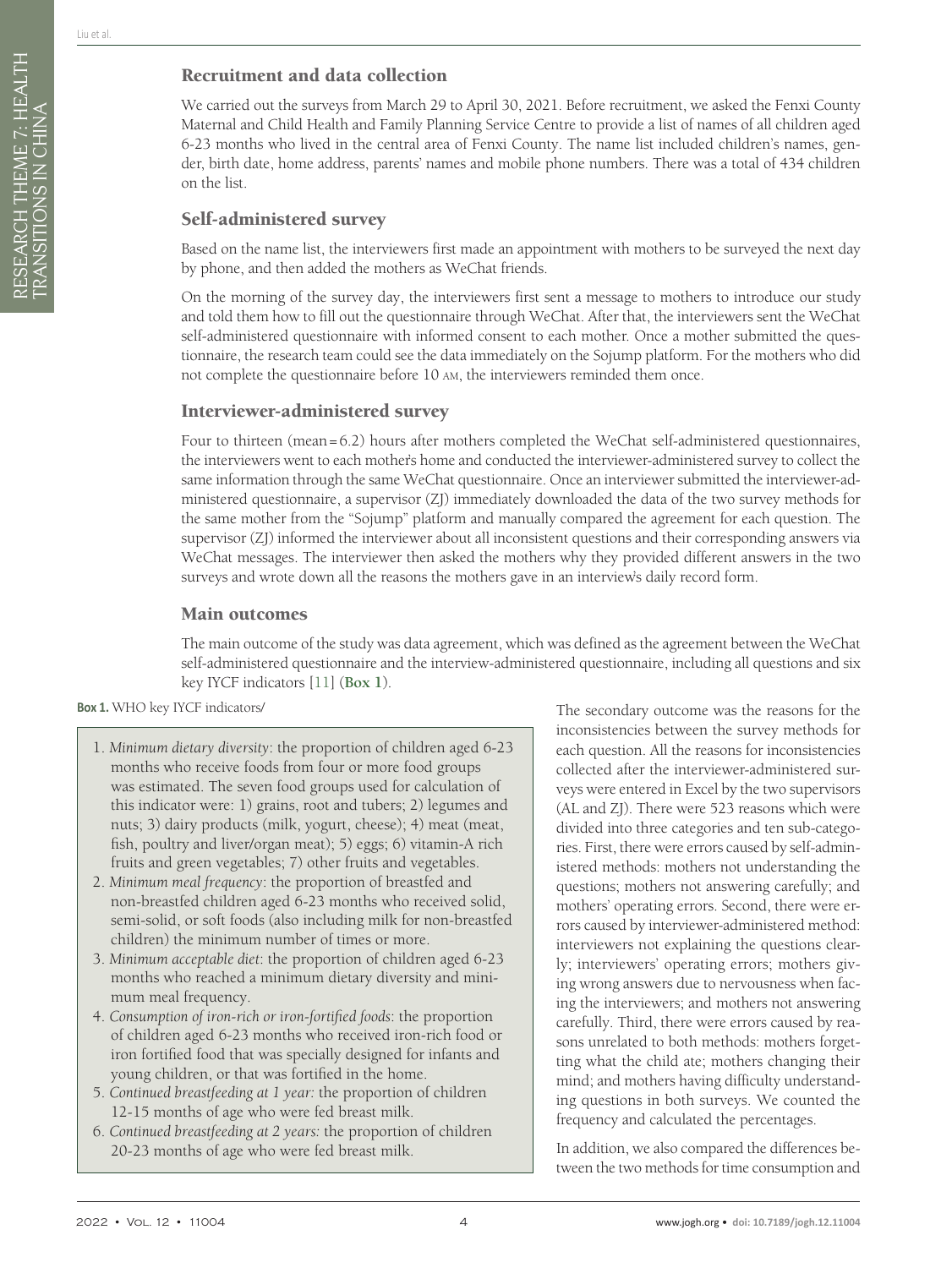monetary costs. For the WeChat self-administered survey, the time consumption referred to the time that mothers spend filling in the questionnaires. For the interviewer-administered survey, the time consumption included the time of travel for the interviewers and filling in the questionnaires. The Sojump platform provided the duration of data recording for both methods. We asked the interviewers to record the duration for each visit.

The costs for both survey methods included gifts for the participants, accident insurance, labour costs, and travel costs for the interviewers. We sent each participant a complementary food book as a gift, which was 24 yuan (US\$3.7). We allocated 12 yuan (US\$1.7) as gifts' cost for both survey methods. The accident insurance for each interviewer was 20 yuan (US\$3.1). For the labour costs, we gave interviewers 7 yuan (US\$1.1) for each WeChat self-administered questionnaire, as they had to send the WeChat self-administered questionnaires to mothers and remind them to complete them, and 28 yuan (US\$4.3) for each interviewer-administered questionnaire. For the travel costs of the interviewer-administered survey, we asked the interviewers to record the transportation fee of each trip.

#### Statistical analysis

Questionnaire data uploaded to the Sojump platform were automatically converted into a Microsoft Excel sheet. After the data cleaning, we converted the Excel sheet into a database file (dbf) for the final analysis.

We used SPSS version 26 (IBM SPSS Statistics, IBM Corporation, Somers, NY, USA) for the statistical analysis. The median (interquartile range) was used to describe in continuous variables. Percentages are used to present categorical variables.

We assessed data agreement by using Cohen's kappa score (κ) values (simple k for categorical variable) and intraclass correlation coefficient (ICC, for continuous variables) for both methods. Kappa and ICC values have the following meaning: <0.0=poor; 0.00-0.20=slight; 0.21-0.40=fair; 0.41-0.60=moderate; 0.61-0.80=substantial; and 0.81-1.00=almost perfect [\[32](#page-11-16)]. The percentage of "agreement" was defined as the number of mothers who gave the same answers for each question divided by the total number of participants.

We used the McNemar's test for categorical variables and the Wilcoxon Test for continuous variables to detect differences between survey methods in each question, as well as the IYCF indicators. *P*–values less than 0.05 were considered as statistically significant.

#### Ethical considerations

The study was approved by the Ethical Committee of the Capital Institute of Pediatrics in Beijing. All interviewees read the Information Sheet and provided both electronic and written informed consent. There was

<span id="page-4-0"></span>

an electronic informed consent in each WeChat self-administered questionnaire, and participating mothers read the informed consent and clicked "Agree to participate" before they answered the questions. In the interviewer-administered survey, the interviewers showed and explained the paper informed consent to mothers and obtained oral and written informed consent.

# RESULTS

There were 434 children aged 6-23 months living in the central area of Fenxi County in February 2021. We had to exclude 123 children because we could not contact their mothers, they had moved out, or their mothers were unavailable. A total of 309 mothers completed both the self-administered and interviewer-administered questionnaires. Nine mothers whose children were older than 24 months during the survey and three grandparent respondents were excluded, leaving 297 mothers for the final analysis. The flow of **[Figure](#page-4-0) 1.** Flow of study participants. the study participants is displayed in Figure 1.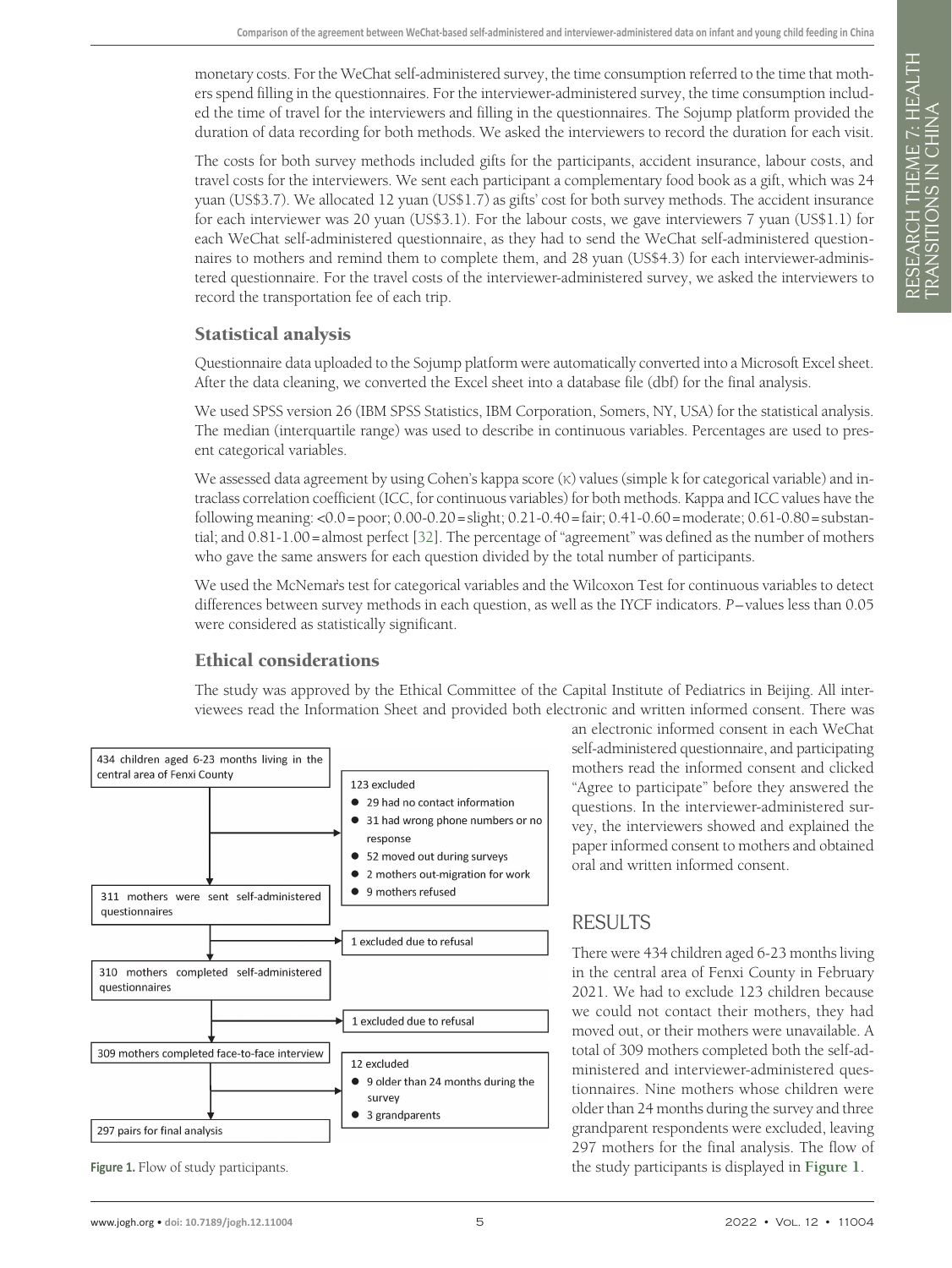<span id="page-5-0"></span>Table 1. Characteristics of children and their mothers (n=297)

| <b>CHARACTERISTICS OF</b><br><b>PARTICIPANTS</b> | NO. OF<br><b>PARTICIPANTS</b> | <b>PERCENTAGE</b><br>(%) |
|--------------------------------------------------|-------------------------------|--------------------------|
| Children:                                        |                               |                          |
| Gender:                                          |                               |                          |
| Boy                                              | 137                           | 46.1                     |
| Girl                                             | 160                           | 53.9                     |
| Age in months                                    |                               |                          |
| $6-11$                                           | 99                            | 33.3                     |
| $12 - 23$                                        | 198                           | 66.7                     |
| Mothers:                                         |                               |                          |
| Median age in years $(Q1-Q3)$                    | 31                            | 29, 33                   |
| Education:                                       |                               |                          |
| Primary school or below                          | 3                             | 1.0                      |
| Junior high school                               | 86                            | 29.0                     |
| Senior high school                               | 100                           | 33.7                     |
| College                                          | 105                           | 35.3                     |
| Graduate or above                                | 3                             | 1.0                      |

**[Table](#page-5-0) 1** lists demographic characteristics of mothers and their children. Girls accounted for 53.9% (160/297) and two-thirds of children were aged 12-23 months. The median age of mothers was 31, and they were generally well educated, with 70% (208/297) of them attending senior high school or above and only 1% (3/297) attending primary school or below.

**[Table](#page-5-1) 2** shows data agreement of the answers to the survey questions between the two methods.

For three feeding knowledge questions, agreement was substantial for "Duration of exclusive breastfeeding  $(Q1)$ " (ICC=0.71, 95%) CI=0.65-0.76), poor for "Months for introducing complimentary food (Q2)" (ICC=0.003, 95% CI=0.11-0.12), and almost perfect for "Duration of breastfeeding (Q3)" (ICC=0.86, 95% CI=0.82- 0.88). Wilcoxon Test on these paired quantitative data showed no significant differences (*P*=0.15 for Q1, *P*=0.28 for Q2, and *P*=0.48 for Q3, respectively).

<span id="page-5-1"></span>**Table 2.** Data agreement of questions between the two methods (n=297)

| <b>QUESTIONS</b>                                                                                                     | EDIAN,     | NTERVIEWER<br>EDIAN,<br><b>TSINING</b><br>No., | AGREEMENT<br>(No., %) | K/ICC (95% CI)          | <b>K/ICC VALUES</b> | P-VALUE FOR<br>$\frac{1}{\sqrt{100}}$ | <b>MILCOXON TEST</b><br>P-VALUE FOR<br>CNEMAR |
|----------------------------------------------------------------------------------------------------------------------|------------|------------------------------------------------|-----------------------|-------------------------|---------------------|---------------------------------------|-----------------------------------------------|
| Feeding knowledge                                                                                                    |            |                                                |                       |                         |                     |                                       |                                               |
| Q1: Can you tell me until what age a baby<br>should only receive breastmilk? (months)                                | 6(4, 6)    | 6(5, 6)                                        | 260(87.5)             | $0.71(0.65, 0.76)^*$    | Substantial         | < 0.001                               | $0.15\dagger$                                 |
| Q2: Can you tell me until what age a baby<br>should start receiving foods such as mashed<br>or solid foods? (months) | 6(6, 7)    | 6(6, 7)                                        | 256 (86.2)            | $0.003 (-0.11, 0.12)^*$ | slight              | 0.48                                  | $0.28\dagger$                                 |
| Q3: Can you tell me until what age a baby<br>should be breastfed? (months)                                           | 12(12, 20) | 12(12, 20)                                     | 270 (90.9)            | $0.86(0.82, 0.88)$ *    | almost perfect      | < 0.001                               | $0.48\dagger$                                 |
| Feeding practices                                                                                                    |            |                                                |                       |                         |                     |                                       |                                               |
| Q4: Has your child ever been breastfed?                                                                              | 283 (95.3) | 285 (96.0)                                     | 291 (98.0)            | 0.76(0.71, 0.80)        | Substantial         | < 0.001                               | 0.69                                          |
| Q5: Has your child ever been fed solid or semi-<br>solid food?                                                       | 285(96.0)  | 281 (94.6)                                     | 289 (97.3)            | 0.70(0.64, 0.76)        | Substantial         | < 0.001                               | 0.29                                          |
| Q6: At what age did you first feed your child her/<br>his first solid and semi-solid food?                           | 6(6, 7)    | 6(6, 7)                                        | 251 (84.5)            | $0.23(0.22, 0.42)^*$    | Fair                | < 0.001                               | $0.64\dagger$                                 |
| Q7: Did you breastfed your child yesterday<br>during the day or at night?                                            | 163 (54.9) | 162(54.5)                                      | 289 (97.3)            | 0.95(0.94, 0.96)        | almost perfect      | < 0.001                               | 1.00                                          |
| Q8: Did your child drink plain water / mineral<br>water / sugar water / tea yesterday during the<br>day or at night? | 271 (91.2) | 270 (90.9)                                     | 286 (96.3)            | 0.77(0.72, 0.81)        | substantial         | < 0.001                               | 1.00                                          |
| Yesterday during the day or night, did your child drink/eat any the following food group items?                      |            |                                                |                       |                         |                     |                                       |                                               |
| Q9: Grains (Porridge, bread, rice, noodles, or<br>other foods made from grains)                                      | 258 (86.9) | 256 (86.2)                                     | 279 (93.9)            | 0.74(0.68, 0.79)        | substantial         | < 0.001                               | 0.82                                          |
| Q10: Roots (White potatoes, white yams, cassava)                                                                     | 51(17.2)   | 46(15.5)                                       | 288 (97.0)            | 0.89(0.86, 0.91)        | almost perfect      | < 0.001                               | 0.18                                          |
| Q11: Sweet potatoes that are yellow or orange<br>inside                                                              | 46(15.5)   | 46(15.5)                                       | 291 (98.0)            | 0.92(0.90, 0.94)        | almost perfect      | < 0.001                               | 1.00                                          |
| Q12: Any dark green leafy vegetables                                                                                 | 161(54.2)  | 165(55.6)                                      | 281 (94.6)            | 0.89(0.87, 0.91)        | almost perfect      | < 0.001                               | 0.45                                          |
| Q13: Pumpkin, carrots, tomato, mango that are<br>yellow or orange inside                                             | 130(43.8)  | 118(39.7)                                      | 265(89.2)             | 0.78(0.73, 0.82)        | Substantial         | < 0.001                               | 0.05                                          |
| Q14: Any other vegetables and fruits                                                                                 | 225(75.8)  | 228(76.8)                                      | 276 (92.9)            | 0.81(0.76, 0.84)        | almost perfect      | < 0.001                               | 0.66                                          |
| Q15: Any meat, such as beef, pork, lamb, goat,<br>chicken, or duck                                                   | 119(40.1)  | 127(42.8)                                      | 287 (96.6)            | 0.93(0.92, 0.95)        | almost perfect      | < 0.001                               | 0.02                                          |
| Q16: Fish, shrimp or other seafood                                                                                   | 22(7.4)    | 21(7.1)                                        | 294 (99.0)            | 0.93(0.91, 0.94)        | almost perfect      | < 0.001                               | 1.00                                          |
| Q17: Liver, kidney, heart, or other organ meats                                                                      | 6(2.0)     | 7(2.4)                                         | 294 (99.0)            | 0.76(0.71, 0.81)        | substantial         | < 0.001                               | 1.00                                          |
| Q18: Eggs                                                                                                            | 257(86.5)  | 259 (87.2)                                     | 287 (96.6)            | 0.85(0.82, 0.88)        | almost perfect      | < 0.001                               | 0.75                                          |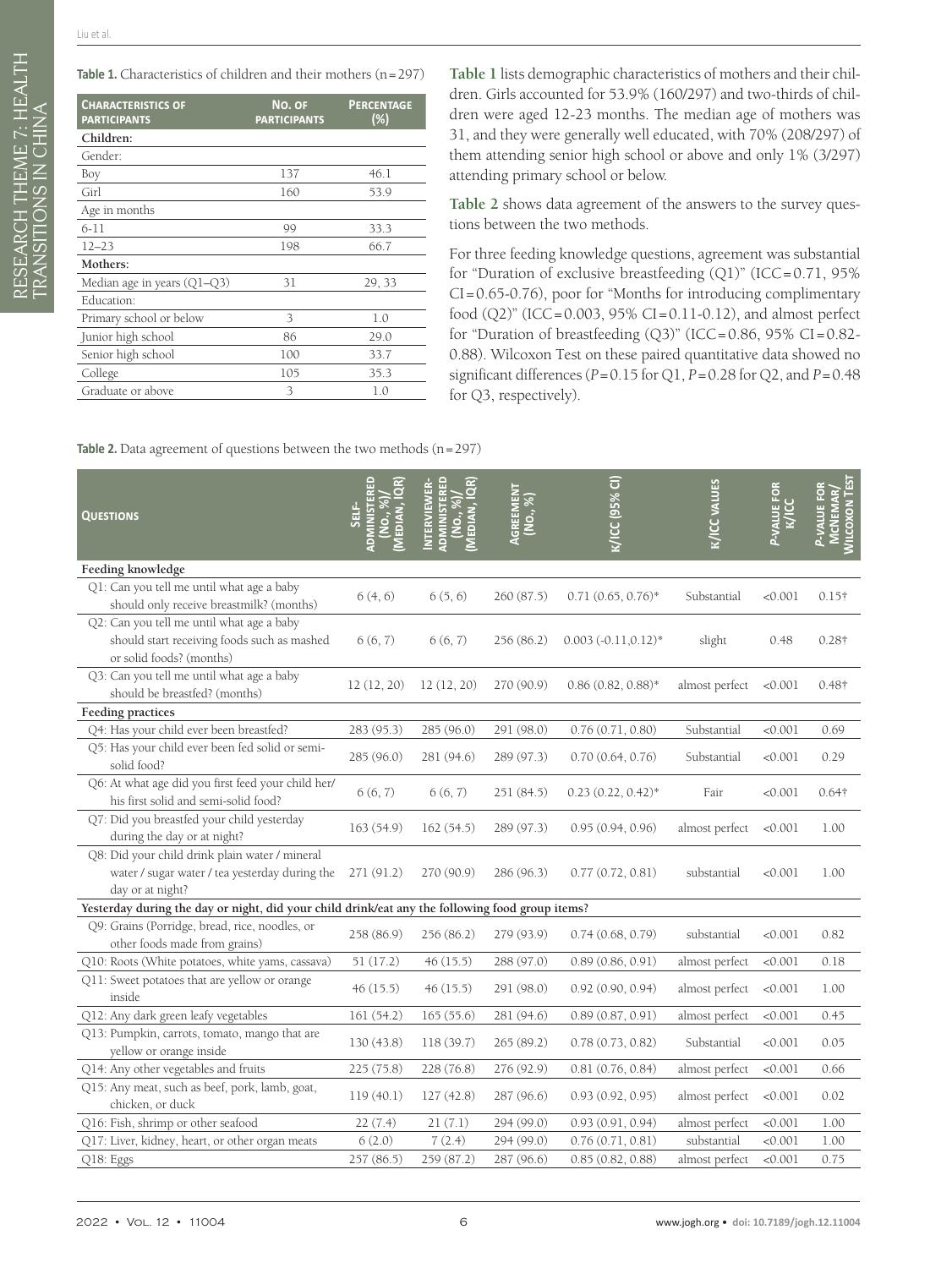#### **Table 2.** continued

| QUESTIONS                                                                                                                                                                   | نا<br>پانا<br>ခဲ<br>EDIA | NTERVIEWER<br>No., %<br>EDIAN,<br><b>NOM</b> | <b>AGREEMENT</b><br>(No., %) | K/ICC (95% CI)       | <b>K/ICC VALUES</b> | P-VALUE FOR<br><b>K/ICC</b> | <b>MILCOXON TEST</b><br>ᅙ<br><b>MCNEMAR</b><br><b>ALUE</b> |
|-----------------------------------------------------------------------------------------------------------------------------------------------------------------------------|--------------------------|----------------------------------------------|------------------------------|----------------------|---------------------|-----------------------------|------------------------------------------------------------|
| Q19: Any foods made from beans, peas, lentils                                                                                                                               | 105(35.4)                | 180 (60.6)                                   | 273 (91.9)                   | 0.83(0.79, 0.86)     | almost perfect      | < 0.001                     | 0.02                                                       |
| Q20: Any nuts or seeds                                                                                                                                                      | 42(14.1)                 | 46(15.5)                                     | 283 (95.3)                   | 0.81(0.77, 0.85)     | almost perfect      | < 0.001                     | 0.42                                                       |
| Q21: Infant formula                                                                                                                                                         | 185(62.3)                | 180(60.6)                                    | 284 (95.6)                   | 0.91(0.89, 0.93)     | almost perfect      | < 0.001                     | 0.27                                                       |
| Q22: Milk                                                                                                                                                                   | 16(5.4)                  | 19(6.4)                                      | 292 (98.3)                   | 0.85(0.81, 0.88)     | almost perfect      | < 0.001                     | 0.38                                                       |
| Q23: Cheese, yogurt, or other milk products                                                                                                                                 | 27(9.1)                  | 21(7.1)                                      | 285 (96.0)                   | 0.73(0.67, 0.78)     | substantial         | < 0.001                     | 0.15                                                       |
| Q24: How many times did your child drink<br>infant formula yesterday during the day or<br>at night?                                                                         | 1(0, 3)                  | 1(0, 3)                                      | 267 (89.9)                   | $0.77(0.72, 0.82)^*$ | substantial         | < 0.001                     | $0.17\dagger$                                              |
| Q25: How many times did your child drink milk<br>yesterday during the day or at night?                                                                                      | 0(0, 0)                  | 0(0, 0)                                      | 289 (97.3)                   | $0.30(0.19, 0.40)$ * | fair                | < 0.001                     | 0.89†                                                      |
| Q26: How many times did your child eat solid,<br>semi-solid, or soft foods other than liquids<br>yesterday during the day or at night?                                      | 2(1, 3)                  | 2(1, 3)                                      | 251(84.5)                    | $0.63(0.56, 0.70)$ * | substantial         | < 0.001                     | $0.02\dagger$                                              |
| Q27: Yesterday, during the day or night, did your<br>child consume any food to which you added<br>a powder or sprinkles contained iron, or any<br>lipid that contains iron? | 143(48.1)                | 150(50.5)                                    | 272(91.6)                    | 0.83(0.79, 0.86)     | almost perfect      | < 0.001                     | 0.23                                                       |
| Information sources:                                                                                                                                                        |                          |                                              |                              |                      |                     |                             |                                                            |
| Q28: Have you received any complementary<br>feeding information before and after delivery                                                                                   | 194(65.3)                | 191(64.3)                                    | 276 (92.9)                   | 0.90(0.87, 0.92)     | almost perfect      | < 0.001                     | 0.62                                                       |
| Q29: From family members, relatives, friends or<br>neighbors                                                                                                                | 97(32.7)                 | 102(34.3)                                    | 290 (97.6)                   | 0.95(0.94, 0.96)     | almost perfect      | < 0.001                     | 0.13                                                       |
| Q30: From hospital of county or above                                                                                                                                       | 33(11.1)                 | 29(9.8)                                      | 289 (97.3)                   | 0.86(0.82, 0.88)     | almost perfect      | < 0.001                     | 0.29                                                       |
| Q31: From township hospital or community<br>health center                                                                                                                   | 111(37.4)                | 108(36.4)                                    | 282 (95.0)                   | 0.89(0.87, 0.91)     | almost perfect      | < 0.001                     | 0.61                                                       |
| Q32: From village clinics or community health<br>stations                                                                                                                   | 43(14.5)                 | 46(15.5)                                     | 288 (97.0)                   | 0.88(0.85, 0.90)     | almost perfect      | < 0.001                     | 0.51                                                       |
| Q33: From private hospitals or clinics                                                                                                                                      | 6(2.0)                   | 7(2.4)                                       | 296 (99.7)                   | 0.92(0.90, 0.94)     | almost perfect      | < 0.001                     | 1.00                                                       |
| Q34: Internet (Baidu, Sogou, Wechat account,<br>microblog)                                                                                                                  | 92(31.0)                 | 93(31.3)                                     | 286 (96.3)                   | 0.91(0.89, 0.93)     | almost perfect      | < 0.001                     | 1.00                                                       |
| Q35: From traditional mass media (newspaper,<br>magazine, TV, books)                                                                                                        | 30(10.1)                 | 30(10.1)                                     | 289 (97.3)                   | 0.85(0.82, 0.88)     | almost perfect      | < 0.001                     | 1.00                                                       |
| O36: From other sources                                                                                                                                                     | 17(5.7)                  | 13(4.4)                                      | 291 (98.0)                   | 0.79(0.74, 0.83)     | Substantial         | < 0.001                     | 0.22                                                       |

\*ICC – intra-class correlation coefficient

†Wilcoxon test.

There were 24 questions about feeding practices. For the four questions on continuous data, the agreement of two questions was substantial (ICC=0.77 for Q24, ICC=0.63 for Q26), and the agreement of the other two questions was fair (ICC=0.23 for Q6 and ICC for Q25=0.30 for Q25). Wilcoxon Test showed that there was a significant difference for the one question (*P*=0.02 for Q26) and no significant differences for the other three questions  $(P=0.64$  for  $Q6$ ,  $P=0.17$  for  $Q24$  and  $P=0.89$  for  $Q25$ , respectively).

Among the 20 questions on categorical data, the agreement of 13 questions was almost perfect ( $\kappa = 0.81 - 0.95$ ), and the agreement of the other 7 questions was substantial ( $\kappa = 0.63$ -0.78). The McNemar Test showed that there were significant differences for Q15 (*P*=0.21) and Q19 (*P*=0.23), and no significant differences for the other 18 questions.

All nine questions on mothers' complementary feeding information received and sources were categorical data, and the agreement was almost perfect ( $\kappa \ge 0.80$ ).

**[Table 3](#page-7-0)** demonstrates data agreement of key IYCF indicators between the two methods. The agreement for "Minimum dietary diversity", "Consumption of iron–rich or iron fortified foods", "Continued breastfeeding at 1 year" and "Continued breastfeeding at 2 years", was almost perfect ( $\kappa$  = 0.84-0.94), while the agreement for "Minimum meal frequency" and "Minimum accepted diet" was substantial ( $\kappa = 0.78$  and  $\kappa = 0.80$ , respectively). Moreover, the proportion of "Minimum meal frequency" and "Minimum accepted diet" showed statistical differences between the two survey methods (*P* = 0.03 and *P* = 0.001, respectively).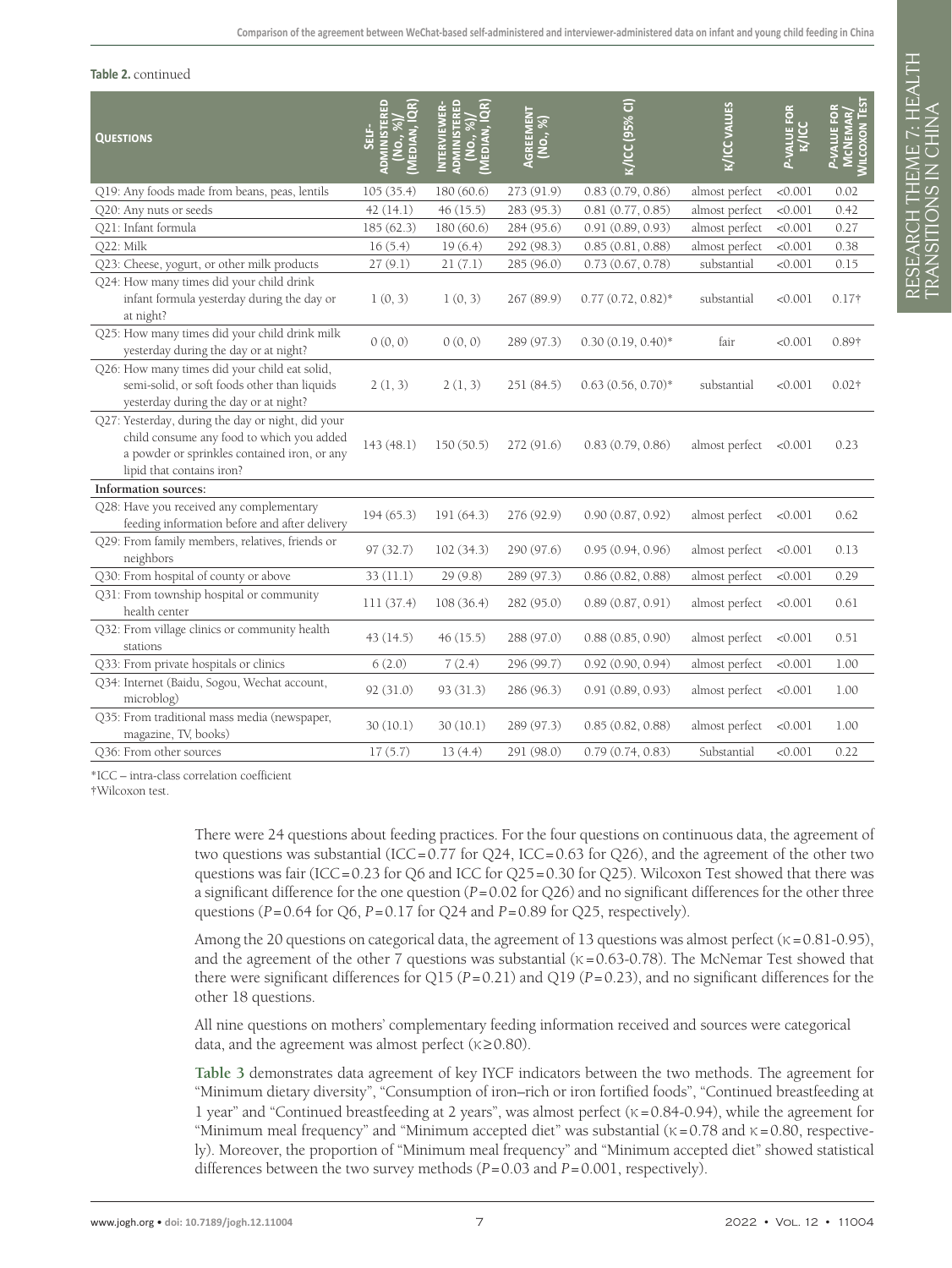RESEARCH THEME 7: HEALTH

RESEARCH THEME 7: HEALTH<br>FRANSITIONS IN CHINA

TRANSITIONS IN CHINA

<span id="page-7-0"></span>**Table 3.** Data agreement of key IYCF indicators between the two methods

| <b>KEY IVCF INDICATORS</b>                       | ပ္စ<br>ă<br>$\frac{1}{2}$ | 읍          |            | <b>GREEMEN</b><br>(NO., %) | ਰਿ<br>$\overline{\frac{6660 \text{ N}}{2}}$ | 留<br>$\geq$    | $\overline{\phantom{a}}$ | G     |
|--------------------------------------------------|---------------------------|------------|------------|----------------------------|---------------------------------------------|----------------|--------------------------|-------|
| Minimum dietary diversity                        | 297                       | 230 (77.4) | 232 (78.1) | 285 (96.0)                 | 0.88(0.86, 0.91)                            | almost perfect | < 0.001                  | 0.77  |
| Minimum meal frequency                           | 297                       | 173(58.2)  | 186 (62.6) | 266 (89.6)                 | 0.78(0.73, 0.82)                            | substantial    | < 0.001                  | 0.03  |
| Minimum accepted diet                            | 297                       | 138 (46.5) | 156 (52.5) | 267(89.9)                  | 0.80(0.75, 0.84)                            | substantial    | < 0.001                  | 0.001 |
| Consumption of iron-rich or iron fortified foods | 297                       | 200(67.3)  | 209(70.4)  | 276 (92.9)                 | 0.84(0.80, 0.87)                            | almost perfect | < 0.001                  | 0.08  |
| Continued breastfeeding at 1 y                   | $55*$                     | 38(69.1)   | 38(69.1)   | 53 (96.4)                  | 0.92(0.86, 0.95)                            | almost perfect | < 0.001                  | 1.00  |
| Continued breastfeeding at 2 y                   | 59†                       | 10(16.9)   | 11(18.6)   | 59 (100)                   | 0.94(0.91, 0.97)                            | almost perfect | < 0.001                  | 1.00  |

CI – confidence interval, IYCF – infant and young child feeding, κ – kappa, y – year

\*The age range of this indicator (continued breastfeeding at 1 y) is relatively narrow, and only infants aged 12-15 months can be included in the calculation. In this study, 55 out of 297 people met the criteria.

†The age range of this indicator (continued breastfeeding at 2 y) is relatively narrow, and only infants aged 20-23 months can be included in the calculation. In this study, 59 out of 297 people met the criteria.

> **[Table](#page-7-1) 4** illustrates different reasons for inconsistencies between the two methods. There were 523 inconsistent results, and their reasons were divided into three categories: caused by self-administered method (56.4% (295/523)), caused by interviewer-administered method (10.0% (52/523)) and unrelated to both methods (33.6% (176/523)). More than half of the inconsistencies were caused by the self-administered method, which consisted of mothers' wrong operation (12.2% (64/297)), mothers' misunderstanding of the question (18.8% (98/523)) and mothers' errors (25.4% (133/523)). Inconsistencies caused by the interviewer-administered method accounted for only 10% (52/523), and most of them were due to interviewers' wrong operation (7.3% (38/523)). About one-third of the inconsistencies were not related to the survey methods, which included mothers' memory, changing their minds and difficulty with understanding the questions.

<span id="page-7-1"></span>**Table 4.** Reasons for inconsistencies between the two methods

| <b>CLASSIFICATION OF INCONSISTENCIES</b>                                        | <b>NO. OF INCONSISTENT QUESTIONS</b> | PERCENTAGE (%) |
|---------------------------------------------------------------------------------|--------------------------------------|----------------|
| Caused by self-administered method                                              | 295                                  | 56.4           |
| Mothers' operation errors                                                       | 64                                   | 12.2           |
| Mothers did not understand the question                                         | 98                                   | 18.8           |
| Mothers did not answer carefully                                                | 133                                  | 25.4           |
| Caused by interviewer-administered method                                       | 52                                   | 10.0           |
| Interviewers' operation errors                                                  | 38                                   | 7.3            |
| Interviewers did not explain the questions clearly                              |                                      | 1.3            |
| Mothers did not answer carefully                                                | 5                                    | 1.0            |
| Mothers gave wrong answers due to nervousness when facing the interviewers      | $\overline{2}$                       | 0.4            |
| Unrelated to both methods                                                       | 176                                  | 33.6           |
| Mothers forgot what the child ate and gave different answers in the two surveys | 114                                  | 21.8           |
| Mothers changed their mind                                                      | 43                                   | 8.2            |
| Mothers had difficulty in understanding questions in both surveys               | 19                                   | 3.6            |
| Total                                                                           | 523                                  | 100.0          |

**[Table](#page-8-0) 5** explains the reasons for questions and indicators with poor agreement in **[Table](#page-5-1) 2** and **[Table](#page-7-0) 3**. There were 41 mothers who gave reasons for inconsistent data for Q2, 46 for Q6, 10 for Q15 and 24 data for Q19; 45%-80% of them were caused by self-administered method.

For all 3 indicators, just under 60% of the reasons for inconsistencies were caused by self-administered method.

**[Table](#page-8-1) 6** shows costs and time for the two methods. The cost of interviewer-administered survey was much higher than that of self-administered survey: ¥13626.7 (US\$2016.7) vs ¥5843 (US\$873.6) for total cost, and ¥45.9 (US\$6.8) vs ¥19.7 (US\$2.9) for per questionnaire cost. It took the interviewers in interviewer-administered survey 19.6 minutes per questionnaire, which mainly included travel and interview time. The interviewer time for the self-administered survey was very small and could be ignored. Participants took on average 10.1 minutes to complete the self-administered and 4.5 minutes to complete the interviewer-administered survey.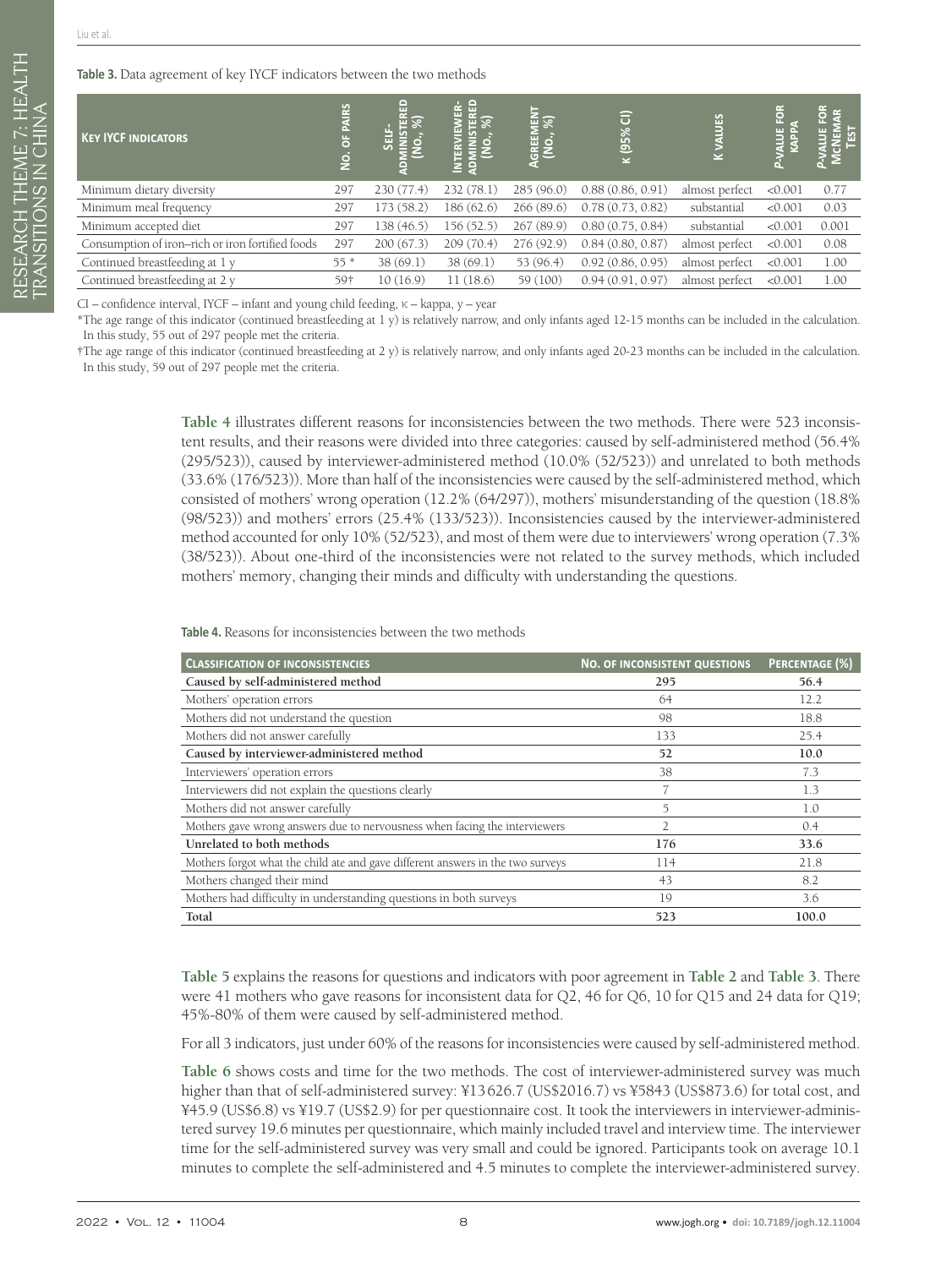#### <span id="page-8-0"></span>**Table 5.** Causes of questions and indicators with poor agreement

| QUESTIONS AND INDICATORS WITH POOR AGREEMENT                                                                                        | ADMINISTERED<br>METHOD (NO., %)<br>CAUSED BY SELF- | INTERVIEWER-<br>ADMINISTERED<br><b>METHOD (NO.,</b><br>CAUSED BY | EITHER METHOD<br>(NO., %)<br><b>UNRELATED TO</b> | Total (No., %) |
|-------------------------------------------------------------------------------------------------------------------------------------|----------------------------------------------------|------------------------------------------------------------------|--------------------------------------------------|----------------|
| Q2: Can you tell me until what age a baby should start receiving foods such as mashed or<br>solid foods? (months)                   | 21(51.2)                                           | 4(9.8)                                                           | 16(39.0)                                         | 41 (100.0)     |
| Q6: At what age did you first feed your child her/his first solid and semi-solid food?                                              | 21(45.7)                                           | 5(10.9)                                                          | 20(43.5)                                         | 46 (100.0)     |
| Q15: Any meat, such as beef, pork, lamb, goat, chicken, or duck eaten yesterday                                                     | 8(80.0)                                            | 0(0.0)                                                           | 2(20.0)                                          | 10(100.0)      |
| Q19: Any foods made from beans, peas, lentils                                                                                       | 14(58.3)                                           | 0(0.0)                                                           | 10(41.7)                                         | 24(100.0)      |
| Minimum meal frequency *                                                                                                            | 55 (59.8)                                          | 6(6.5)                                                           | 31(33.7)                                         | 92 (100.0)     |
| Q7: Did you breastfed your child yesterday during the day or at night?                                                              | 4(50.0)                                            | 2(25.0)                                                          | 2(25.0)                                          | 8(100.0)       |
| Q24: How many times did your child drink infant formula yesterday during the day or at night?                                       | 17(56.7)                                           | 1(3.3)                                                           | 12(40.0)                                         | 30 (100.0)     |
| Q25: How many times did your child drink milk yesterday during the day or at night?                                                 | 4(50.0)                                            | 1(12.5)                                                          | 3(37.5)                                          | 8(100.0)       |
| Q26: How many times did your child eat solid, semi-solid, or soft foods other than liquids<br>yesterday during the day or at night? | 30(65.2)                                           | 2(4.3)                                                           | 14(30.05)                                        | 46(100.0)      |
| Minimum dietary diversity†                                                                                                          | 116(59.2)                                          | 24(12.2)                                                         | 56(28.6)                                         | 196 (100.0)    |
| Q9: Grains (Porridge, bread, rice, noodles, or other foods made from grains)                                                        | 10(55.5)                                           | 5(27.8)                                                          | 3(16.7)                                          | 18 (100.0)     |
| Q10: Roots (White potatoes, white yams, cassava)                                                                                    | 5(55.6)                                            | 0(0)                                                             | 4(44.4)                                          | 9(100.0)       |
| Q11: Sweet potatoes that are yellow or orange inside                                                                                | 3(50.0)                                            | 1(16.7)                                                          | 2(33.3)                                          | 6(100.0)       |
| Q12: Any dark green leafy vegetables                                                                                                | 10(62.5)                                           | 1(6.3)                                                           | 5(31.2)                                          | 16(100.0)      |
| Q13: Pumpkin, carrots, tomato, mango that are yellow or orange inside                                                               | 16(50.0)                                           | 6(18.7)                                                          | 10(31.3)                                         | 32 (100.0)     |
| Q14: Any other vegetables and fruits                                                                                                | 15(71.4)                                           | 2(9.5)                                                           | 4(19.1)                                          | 21(100.0)      |
| Q15: Any meat, such as beef, pork, lamb, goat, chicken, or duck                                                                     | 8(80.0)                                            | 0(0)                                                             | 2(20.0)                                          | 10(100.0)      |
| Q16: Fish, shrimp or other seafood                                                                                                  | 1(33.3)                                            | 1(33.3)                                                          | 1(33.4)                                          | 3(100.0)       |
| Q17: Liver, kidney, heart, or other organ meats                                                                                     | 0(0)                                               | 2(66.7)                                                          | 1(33.3)                                          | 3(100.0)       |
| Q18: Eggs                                                                                                                           | 7(70.0)                                            | 0(0)                                                             | 3(30.0)                                          | 10(100.0)      |
| Q19: Any foods made from beans, peas, lentils                                                                                       | 14(58.3)                                           | 0(0)                                                             | 10(41.7)                                         | 24 (100.0)     |
| Q20: Any nuts or seeds                                                                                                              | 6(42.9)                                            | 1(7.1)                                                           | 7(50.0)                                          | 14(100.0)      |
| Q21: Infant formula                                                                                                                 | 11(84.6)                                           | 1(7.7)                                                           | 1(7.7)                                           | 13(100.0)      |
| Q22: Milk                                                                                                                           | 2(40.0)                                            | 1(20.0)                                                          | 2(40.0)                                          | 5(100.0)       |
| Q23: Cheese, yogurt, or other milk products                                                                                         | 8(66.7)                                            | 3(25.0)                                                          | 1(8.3)                                           | 12(100.0)      |
| Minimum accepted diet#                                                                                                              | 171(59.4)                                          | 30(10.4)                                                         | 87 (30.2)                                        | 288 (100.0)    |

\*The indicator (Minimum meal frequency) was calculated from the following four questions: Q7, Q24, Q25 and Q26.

†The indicator (Minimum dietary diversity) was calculated from the following fifteen questions: Q9~Q23.

‡The indicator (Minimum accepted diet) was calculated from the following two indicators: Minimum meal frequency and Minimum dietary diversity.

| <b>COST ITEMS</b>          |            | <b>SELF-ADMINISTERED</b> | <b>INTERVIEWER-ADMINISTERED</b> |            |  |
|----------------------------|------------|--------------------------|---------------------------------|------------|--|
| Monetary cost (US\$)       | Total cost | Per person               | Total cost                      | Per person |  |
| Gift to mothers            | 551.7      | 1.9                      | 551.7                           | 1.9        |  |
| Insurance for interviewers | 0          | $\mathbf{0}$             | 18.6                            | 0.1        |  |
| Payment to interviewers    | 321.9      | 1.1                      | 1287.4                          | 4.3        |  |
| Travel                     | 0          | $\mathcal{O}$            | 158.9                           | 0.5        |  |
| Total                      | 873.6      | 2.9                      | 2016.7                          | 6.8        |  |
| Time cost (minutes)        |            |                          |                                 |            |  |
| For interviewers           |            |                          |                                 |            |  |
| Filling in questionnaires  | 0          | $\mathcal{O}$            | 1323                            | 4.5        |  |
| Travel                     | $\Omega$   | $\mathcal{O}$            | 4484                            | 15.1       |  |
| Total                      | $\Omega$   | $\Omega$                 | 5807                            | 19.6       |  |
| For participants           | 3003       | 10.1                     | 1323                            | 4.5        |  |

#### <span id="page-8-1"></span>Table 6. Costs of the two methods (n=297)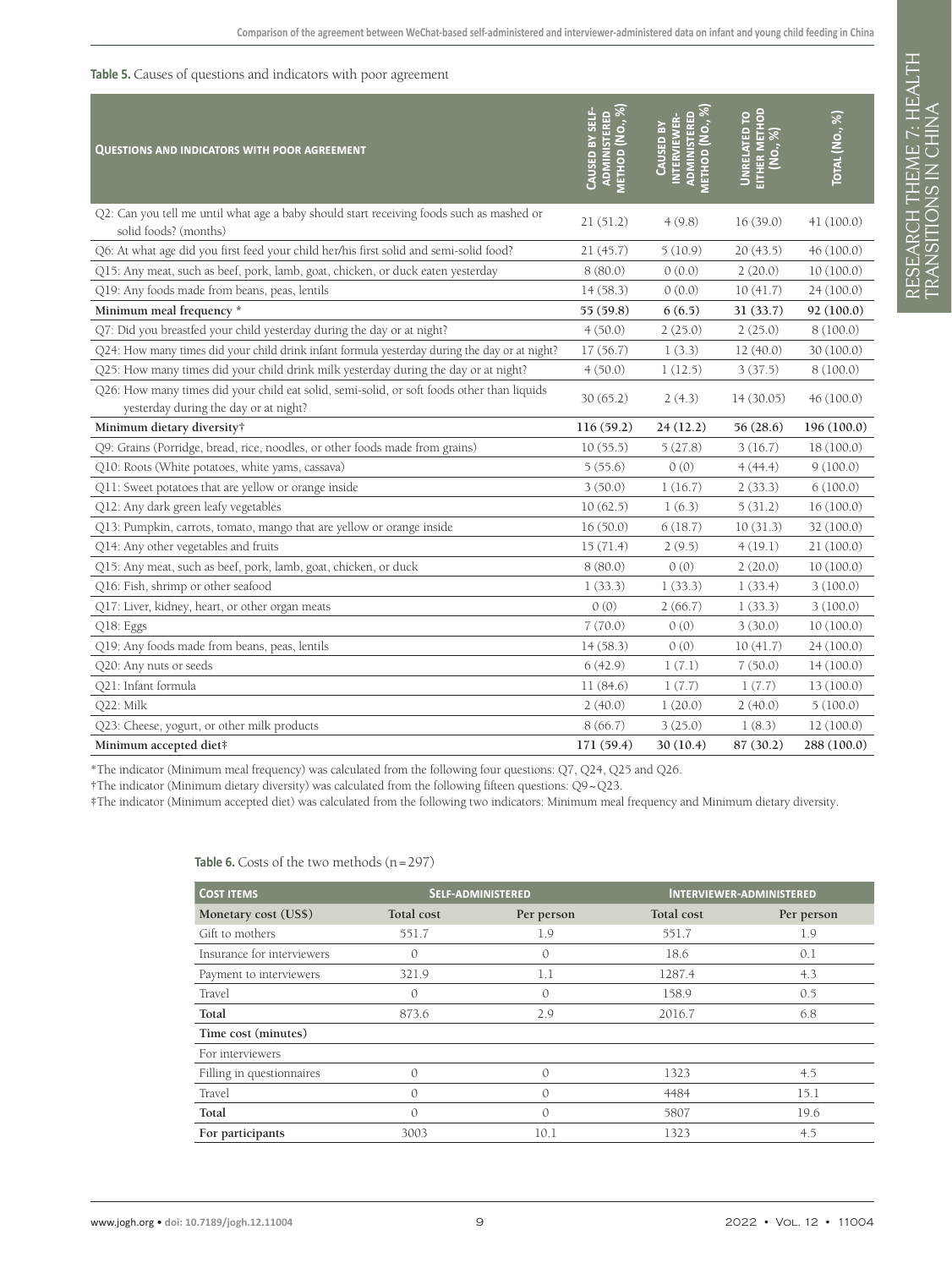# **DISCUSSION**

# Principal results

We compared data agreement and costs of the self-administered and interviewer-administered data collection methods for a survey on infant and young child feeding. Data agreement, which shows the quality of measurement, is crucial for a new data collection method to be accepted and can be measured comparing the differences between data collection methods [\[33](#page-11-17),[34\]](#page-11-18). Most of the questions in our survey showed very good agreement, of 36 questions, only 3 questions had k less than 0.6, but these questions could still be used for calculating indicators at a population level. All the six key IYCF indicators had substantial or almost perfect agreement. The cost of the interviewer-administered survey was much higher than that of the self-administered survey.

#### Comparison with prior work

The agreement results of our study are in line with the previous studies [\[18](#page-11-5)[,35](#page-11-19)[-38](#page-12-0)], which we searched and identified from PubMed by using the keywords "self-administered questionnaire", "agreement" and "Interview-Administered". Over the past years, many studies also found a high agreement between the self-administered and interviewer administered methods [\[35-](#page-11-19)[37](#page-11-20)]. In 2015, a systematic review showed that self-administered surveys had excellent agreement in data collection compared with interviewer-administered surveys [[18\]](#page-11-5). In 2018, a study compared dietary supplement use reported on self-administered vs interviewer-administered 24-hour recalls, which proved that there were few differences in reported supplement use by mode of administration [\[38](#page-12-0)]. The proportion of supplement use reported by self-administered vs interviewer-administered was 46% and 43%, respectively [\[38](#page-12-0)].

In 2013, we conducted a study to compare the agreement of IYCF data collected by SMS and pen-and-paper to explore the feasibility of using SMS to collect information on IYCF practices in Zhao County, Hebei Prov-ince, China [\[12\]](#page-11-0). The data agreement for 13 questions was generally not satisfactory: almost perfect ( $\kappa$  = 0.81) for only 1 question, fair for 3 questions (κ was between 0.41 and 0.60), and slight for 9 questions ( $\kappa = <0.4$ ). Three out of the six key IYCF indicators had significant differences between the methods ("Minimum dietary diversity", "Minimum accepted diet", "Consumption of iron–rich or iron fortified foods"). The results of the current study showed a great improvement in data agreement, and the overall agreement of WeChat self-administered survey on six key IYCF indicators (κ/ICC>=0.80) was much higher than that of SMS survey (κ/ ICC=0.01-0.40). Two reasons may explain the better agreement that we found in the current study: 1) a WeChat questionnaire has no word limit and can provide a detailed explanation for each question, while the limited number of words resulted in some of questions being misunderstood by participants in the SMS survey; 2) participants in the previous study came from rural areas and had lower education than participants in the current study [\[12\]](#page-11-0).

Our study also found that agreement of categorical variables was generally very good, while the agreement of continuous variables was varied. The Cohen's kappa value of all 29 categorical variables exceeded 0.70, but three of the seven continuous variables were below 0.60. Our results are similar to Sahoo's study: among 35 categorical variables, agreement was perfect, almost perfect and substantial for  $74\%$  (n=26), moderate, fair and slight for  $26\%$  (n=9) of variables. However, among the five continuous variables, agreement was almost perfect for only 20%  $(n=1)$ , and poor for 80%  $(n=4)$  [\[39\]](#page-12-1). The difference between the two types of variables may be due to those categorical variables having clear answers (yes or no), but continuous variables requiring numerical answers (number of months or times).

The interviewer-administered survey was used as the reference method in our study, therefore, any data inconsistencies were attributed to the self-administered method. However, our analysis of reasons found that 43.6% (228/523) of all the inconsistencies were not caused by self-administered survey. Some inconsistencies were caused by interviewers, such as interviewers did not explain the questions clearly or interviewers' operating errors. Previous studies have indicated that the presence of an interviewer can be distracting to respondents, while a self-administered survey avoids this source of bias [\[40](#page-12-2)]. Moreover, some reasons were unrelated to either method, such as mothers forgetting what the child ate and giving different answers in the two survey methods, or changing their mind.

The interviewer-administered data collection is a classic and commonly used method, but it is often expensive because it usually includes various costs: labour (salary expenses of investigators during the research period), logistics (printing and transportation of paper questionnaire), travel and accommodation expenses of researchers [[15,](#page-11-2)[41](#page-12-3),[42](#page-12-4)]. Our study showed that the self-administered method can decrease the survey cost because it does not involve travel and accommodation costs. The cost of our self-administered survey was ¥19.7 (US\$2.9) per questionnaire vs ¥45.9 (US\$6.8) for the interviewer administered survey.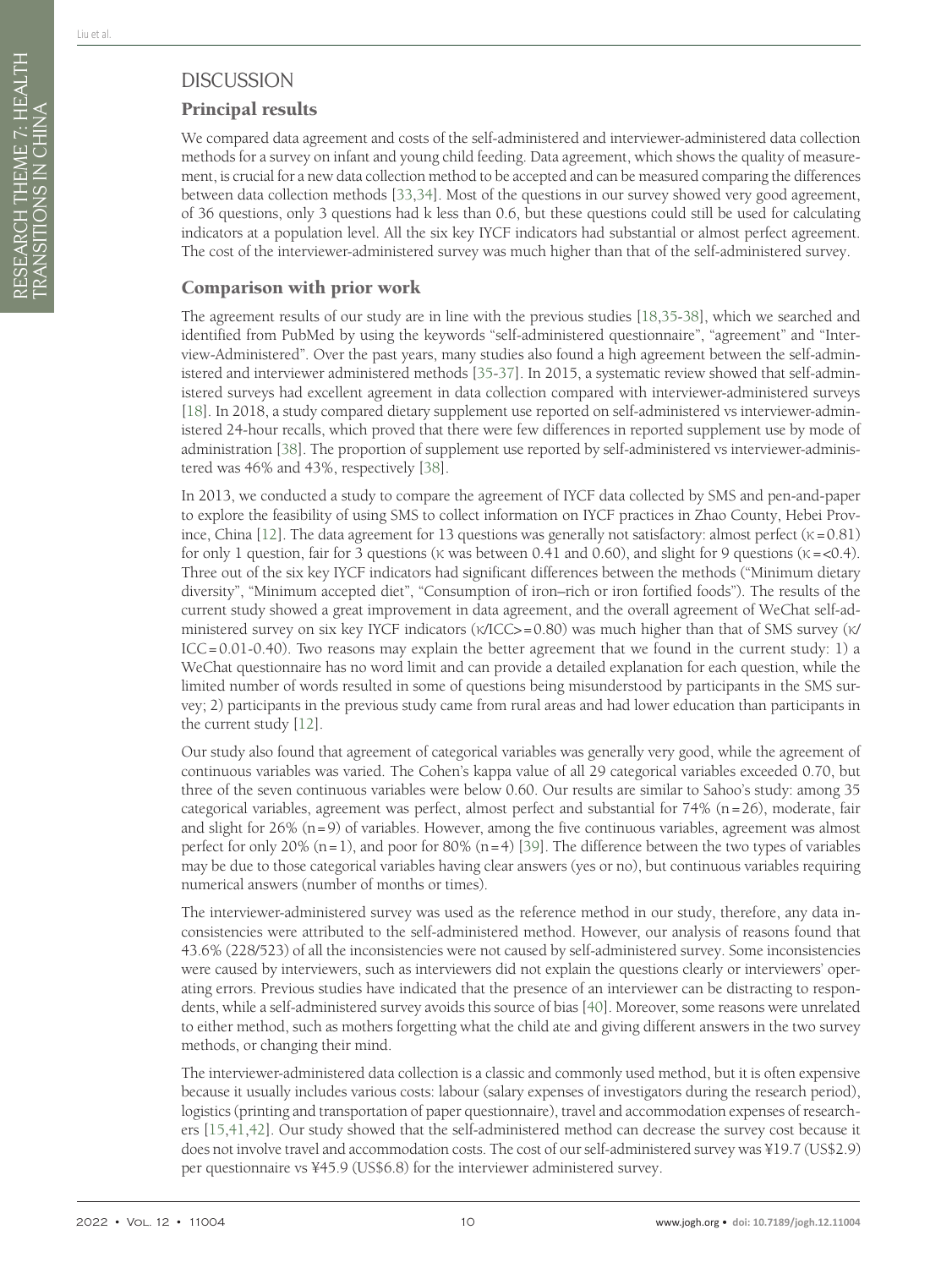#### Strengths and limitations

This study compared the data agreement of the two survey methods, and analysed reasons of inconsistencies, which enabled us to better evaluate the two methods. However, our study also has some limitations. First, this evaluation study took place only in one county in China, and participants were restricted to mothers who were living in the central area of the county and might have higher education than those living in rural areas and other main caregivers, and could better understand the survey questions and were more skilful at using WeChat. Therefore, caution is needed when generalizing the findings from this study to other settings. Second, the time interval between two methods was relatively short, and some participants might have still remembered the answers they gave in the first survey.

#### CONCLUSIONS

This study demonstrates that most questions and IYCF indicators had very good agreement and had no statistical differences when comparing WeChat self-administered survey and WeChat interviewer-administered survey. Four key IYCF indicators, "Minimum dietary diversity", "Consumption of iron–rich or iron fortified foods", "Continued breastfeeding at 1 year" and "Continued breastfeeding at 2 years", have perfect agreement. Therefore, the WeChat self-administered electronic questionnaire can be used in the future surveys when collecting data on infant and young child feeding in China.

**Acknowledgements:** We thank all the mothers interviewed for participating in our study. We would like to thank the colleagues of Fenxi County Maternal and Child Health and Family Planning Service Center for their coordination and data collection in the field work

**Funding:** This study was funded by Department of Population Surveillance and Family Development, National Health Commission of the People's Republic of China.

**Authorship contributions:** YZ conceptualized and designed the study; AL, and JZ collected the data; JZ, AL and QW conducted data analysis; AL and JZ wrote the initial manuscript; YZ, QW and MV interpreted the results and made substantial revision of the manuscript.

**Competing interests:** The authors completed the ICMJE Unified Competing Interest Form (available upon request from the corresponding author) and declare no conflicts of interest.

**Additional material**

[Online Supplementary Document](https://jogh.org/documents/2022/jogh-12-11004-s001.pdf)

- <span id="page-10-0"></span>1 Black RE, Victora CG, Walker SP, Bhutta ZA, Christian P, de Onis M, et al. Maternal and child undernutrition and overweight in low-income and middle-income countries. Lancet. 2013;382:427-51. [Medline:23746772](https://www.ncbi.nlm.nih.gov/entrez/query.fcgi?cmd=Retrieve&db=PubMed&list_uids=23746772&dopt=Abstract) [doi:10.1016/S0140-](https://doi.org/10.1016/S0140-6736(13)60937-X) [6736\(13\)60937-X](https://doi.org/10.1016/S0140-6736(13)60937-X)
- <span id="page-10-1"></span>2 Dewey KG, Adu-Afarwuah S. Systematic review of the efficacy and effectiveness of complementary feeding interventions in developing countries. Matern Child Nutr. 2008;4 Suppl 1(Suppl 1):24-85. [Medline:18289157](https://www.ncbi.nlm.nih.gov/entrez/query.fcgi?cmd=Retrieve&db=PubMed&list_uids=18289157&dopt=Abstract) [doi:10.1111/j.1740-](https://doi.org/10.1111/j.1740-8709.2007.00124.x) [8709.2007.00124.x](https://doi.org/10.1111/j.1740-8709.2007.00124.x)
- <span id="page-10-2"></span>3 UNICEF. Programming Guide for Infant and Young Child Feeding, Nutrition Section Programmes. New York: UNICEF; 2011.
- <span id="page-10-3"></span>4 UNICEF. Global databases. Percent of infants 0–5 months of age exclusively breastfed, by country and region, New York: UNICEF; 2018.
- <span id="page-10-4"></span>5 Victora CG, Bahl R, Barros AJ, Franca GV, Horton S, Krasevec J, et al. Breastfeeding in the 21st century: epidemiology, mechanisms, and lifelong effect. Lancet. 2016;387:475. [Medline:26869575](https://www.ncbi.nlm.nih.gov/entrez/query.fcgi?cmd=Retrieve&db=PubMed&list_uids=26869575&dopt=Abstract) [doi:10.1016/S0140-6736\(15\)01024-7](https://doi.org/10.1016/S0140-6736(15)01024-7)
- <span id="page-10-5"></span>6 Yin XH, Zhao C, Yang YM, Shi HF, Wu TC, Xie JL, et al. What is the impact of rural-to-urban migration on exclusive breastfeeding: a population-based cross-sectional study. Int Breastfeed J. 2020;15:86. [Medline:33054799](https://www.ncbi.nlm.nih.gov/entrez/query.fcgi?cmd=Retrieve&db=PubMed&list_uids=33054799&dopt=Abstract) [doi:10.1186/s13006-020-](https://doi.org/10.1186/s13006-020-00330-8) [00330-8](https://doi.org/10.1186/s13006-020-00330-8)
- <span id="page-10-6"></span>7 Gatica-Domínguez G, Neves PAR, Barros AJD, Victora CG. Complementary Feeding Practices in 80 Low- and Middle-Income Countries: Prevalence of and Socioeconomic Inequalities in Dietary Diversity, Meal Frequency, and Dietary Adequacy. J Nutr. 2021;151:1956-64. [Medline:33847352](https://www.ncbi.nlm.nih.gov/entrez/query.fcgi?cmd=Retrieve&db=PubMed&list_uids=33847352&dopt=Abstract) [doi:10.1093/jn/nxab088](https://doi.org/10.1093/jn/nxab088)
- <span id="page-10-7"></span>8 Duan Y, Yang Z, Lai J, Yu D, Chang S, Pang X, et al. Exclusive Breastfeeding Rate and Complementary Feeding Indicators in China: A National Representative Survey in 2013. Nutrients. 2018;10:249. [Medline:29470415](https://www.ncbi.nlm.nih.gov/entrez/query.fcgi?cmd=Retrieve&db=PubMed&list_uids=29470415&dopt=Abstract) [doi:10.3390/nu10020249](https://doi.org/10.3390/nu10020249)
- <span id="page-10-8"></span>9 Hancioglu A, Arnold F. Measuring coverage in MNCH: Tracking progress in health for women and children using DHS and MICS household surveys. PLoS Med. 2013;10:e1001391. [Medline:23667333](https://www.ncbi.nlm.nih.gov/entrez/query.fcgi?cmd=Retrieve&db=PubMed&list_uids=23667333&dopt=Abstract) [doi:10.1371/journal.pmed.1001391](https://doi.org/10.1371/journal.pmed.1001391)
- <span id="page-10-9"></span>10 WHO. UNICEF, USAID, AED, IFPRI. Indicators for assessing infant and young child feeding practices part I: definition. Geneva: WHO; 2010.
- <span id="page-10-10"></span>11 WHO. UNICEF, USAID, AED, IFPRI. Indicators for assessing infant and young child feeding practices: part 2 measurement. Geneva: WHO; 2010.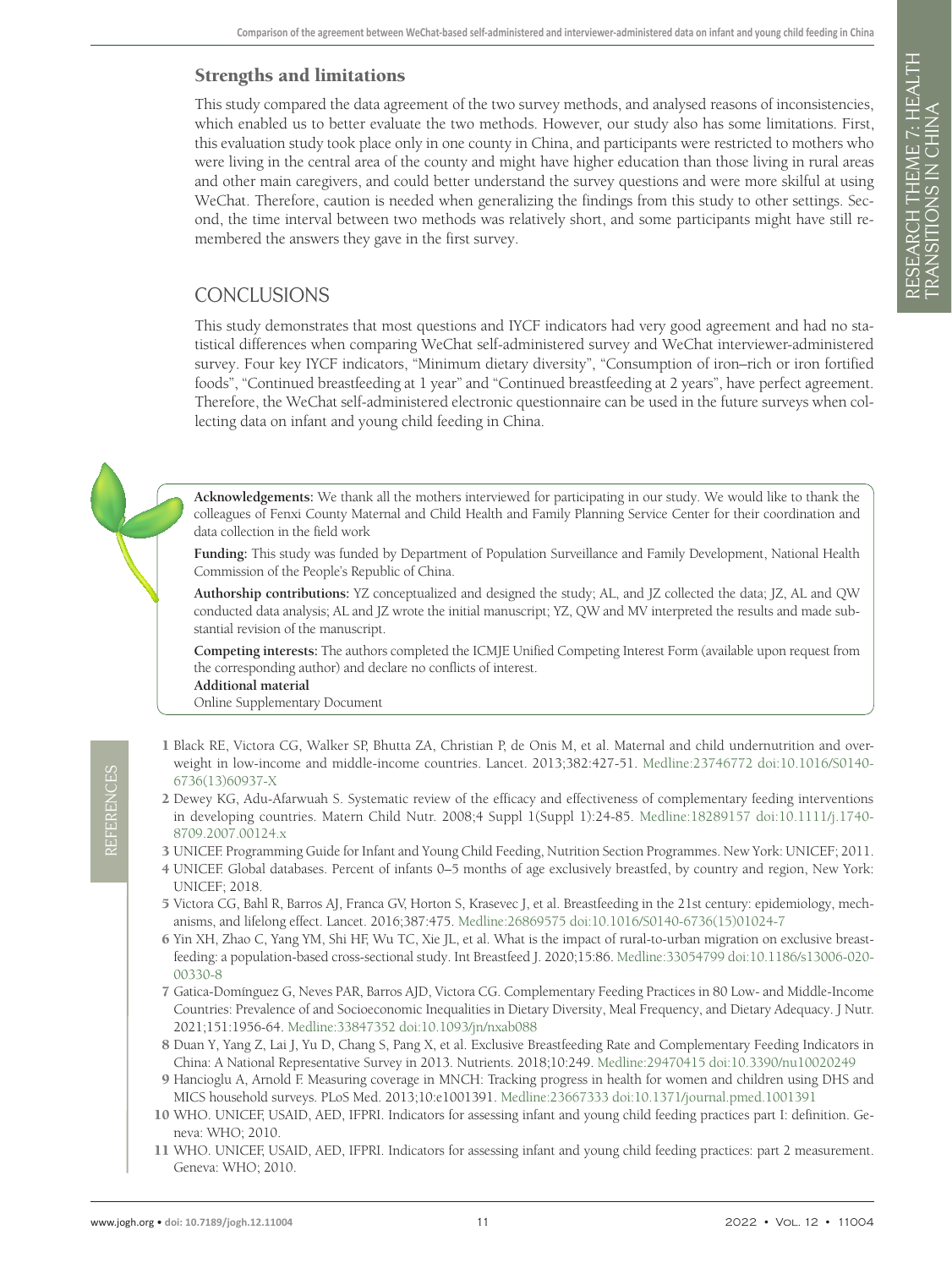- <span id="page-11-17"></span><span id="page-11-16"></span><span id="page-11-15"></span><span id="page-11-14"></span><span id="page-11-13"></span><span id="page-11-12"></span>33 Graham D. Statistical evaluation of measurement errors design and analysis of reliability studies. 2004. Available: [https://aca](https://academic.oup.com/ije/article/34/2/499/747183)[demic.oup.com/ije/article/34/2/499/747183](https://academic.oup.com/ije/article/34/2/499/747183). Accessed: 10 September 2021.
- <span id="page-11-18"></span>34 Giavarina D. Understanding Bland Altman analysis. Biochem Med (Zagreb). 2015;25:141-51. [Medline:26110027](https://www.ncbi.nlm.nih.gov/entrez/query.fcgi?cmd=Retrieve&db=PubMed&list_uids=26110027&dopt=Abstract) [doi:10.11613/](https://doi.org/10.11613/BM.2015.015) [BM.2015.015](https://doi.org/10.11613/BM.2015.015)
- <span id="page-11-19"></span>35 Magg B, Riegler C, Wiedmann S, Heuschmann P, Sommer C, Üçeyler N. Self-administered version of the Fabry-associated pain questionnaire for adult patients. Orphanet J Rare Dis. 2015;10:113. [Medline:26381732](https://www.ncbi.nlm.nih.gov/entrez/query.fcgi?cmd=Retrieve&db=PubMed&list_uids=26381732&dopt=Abstract) [doi:10.1186/s13023-015-0325-7](https://doi.org/10.1186/s13023-015-0325-7)
- 36 Braekman E, Berete F, Charafeddine R, Demarest S, Drieskens S, Gisle L, et al. Measurement agreement of the self-administered questionnaire of the Belgian Health Interview Survey: Paper-and-pencil versus web-based mode. PLoS One. 2018;13:e0197434. [Medline:29782504](https://www.ncbi.nlm.nih.gov/entrez/query.fcgi?cmd=Retrieve&db=PubMed&list_uids=29782504&dopt=Abstract) [doi:10.1371/journal.pone.0197434](https://doi.org/10.1371/journal.pone.0197434)
- <span id="page-11-20"></span>37 Norderval S, Rydningen MB, Falk RS, Stordahl A, Johannessen HH. Strong agreement between interview-obtained and self-administered Wexner and St. Mark's scores using a single questionnaire. Int Urogynecol J. 2019;30:2101-8. [Medline:31172220](https://www.ncbi.nlm.nih.gov/entrez/query.fcgi?cmd=Retrieve&db=PubMed&list_uids=31172220&dopt=Abstract) [doi:10.1007/s00192-019-03945-6](https://doi.org/10.1007/s00192-019-03945-6)

Liu et al.

- <span id="page-11-10"></span><span id="page-11-0"></span>12 Du X, Wang W, Helena van Velthoven M, Chen L, Scherpbier RW, Zhang Y, et al. mHealth Series: Text messaging data collection of infant and young child feeding practice in rural China - a feasibility study. J Glob Health. 2013;3:020403. [Med](https://www.ncbi.nlm.nih.gov/entrez/query.fcgi?cmd=Retrieve&db=PubMed&list_uids=24363921&dopt=Abstract)[line:24363921](https://www.ncbi.nlm.nih.gov/entrez/query.fcgi?cmd=Retrieve&db=PubMed&list_uids=24363921&dopt=Abstract) [doi:10.7189/jogh.03.020404](https://doi.org/10.7189/jogh.03.020404)
- <span id="page-11-11"></span><span id="page-11-9"></span><span id="page-11-8"></span><span id="page-11-7"></span><span id="page-11-6"></span><span id="page-11-5"></span><span id="page-11-4"></span><span id="page-11-3"></span><span id="page-11-2"></span><span id="page-11-1"></span>2022 • Vol. 12 • 11004 12 www.jogh.org • **doi: 10.7189/jogh.12.11004** REFERENCES 13 Wu Q, Huang Y, Liao Z, van Velthoven MH, Wang W, Zhang Y. Effectiveness of WeChat for Improving Exclusive Breastfeeding in Huzhu County China: Randomized Controlled Trial. J Med Internet Res. 2020;22:e23273. [Medline:33270026](https://www.ncbi.nlm.nih.gov/entrez/query.fcgi?cmd=Retrieve&db=PubMed&list_uids=33270026&dopt=Abstract) [doi:10.2196/23273](https://doi.org/10.2196/23273)
	- 14 Wu Q, Scherpbier RW, van Velthoven MH, Chen L, Wang W, Li Y, et al. Poor infant and young child feeding practices and sources of caregivers' feeding knowledge in rural Hebei Province, China: findings from a cross-sectional survey. BMJ Open. 2014;4:e005108. [Medline:25079931](https://www.ncbi.nlm.nih.gov/entrez/query.fcgi?cmd=Retrieve&db=PubMed&list_uids=25079931&dopt=Abstract) [doi:10.1136/bmjopen-2014-005108](https://doi.org/10.1136/bmjopen-2014-005108)
	- 15 Yansaneh IS, Chapter XII. An analysis of cost issues for surveys in developing and transition countries. Household Sample Surveys in Developing and Transition Countries. New York: United Nations; 2005.
	- 16 Kew S. Text messaging: An innovative method of data collection in medical research. BMC Res Notes. 2010;3:342. [Med](https://www.ncbi.nlm.nih.gov/entrez/query.fcgi?cmd=Retrieve&db=PubMed&list_uids=21172018&dopt=Abstract)[line:21172018](https://www.ncbi.nlm.nih.gov/entrez/query.fcgi?cmd=Retrieve&db=PubMed&list_uids=21172018&dopt=Abstract) [doi:10.1186/1756-0500-3-342](https://doi.org/10.1186/1756-0500-3-342)
	- 17 Udtha M, Nomie K, Yu E, Sanner J. Novel and emerging strategies for longitudinal data collection. J Nurs Scholarsh. 2015;47:152- 60. [Medline:25490868](https://www.ncbi.nlm.nih.gov/entrez/query.fcgi?cmd=Retrieve&db=PubMed&list_uids=25490868&dopt=Abstract) [doi:10.1111/jnu.12116](https://doi.org/10.1111/jnu.12116)
	- 18 Marcano Belisario JS, Jamsek J, Huckvale K, O'Donoghue J, Morrison CP, Car J. Comparison of self-administered survey ques-tionnaire responses collected using mobile apps versus other methods. Cochrane Database Syst Rev. 2015;MR000042. [Med](https://www.ncbi.nlm.nih.gov/entrez/query.fcgi?cmd=Retrieve&db=PubMed&list_uids=26212714&dopt=Abstract)[line:26212714](https://www.ncbi.nlm.nih.gov/entrez/query.fcgi?cmd=Retrieve&db=PubMed&list_uids=26212714&dopt=Abstract) [doi:10.1002/14651858.MR000042.pub2](https://doi.org/10.1002/14651858.MR000042.pub2)
	- 19 SMS Message Everything You need to Know In 2020. Available:<https://shortcodes.org/blog/sms-api-integration/ message/>. Accessed: 31 March 2021.
	- 20 Statistics. WeChat Statistics. Available: [https://99firms.com/blog/wechat-statistics/.](https://99firms.com/blog/wechat-statistics/) Accessed: 5 June 2021.
	- 21 Smith C. 110 Amazing WeChat Statistics and Facts (December 2018). 2018. Available: [https://expandedramblings.com/index.](https://expandedramblings.com/index.php/wechat-statistics/) [php/wechat-statistics/](https://expandedramblings.com/index.php/wechat-statistics/). Accessed: 19 January 2021.
	- 22 Zhang XL. WeChat night in 2021. Available: [https://www.rayradar.com/2021/01/19/the-full-version-of-zhang-xiaolongs-16000](https://www.rayradar.com/2021/01/19/the-full-version-of-zhang-xiaolongs-16000-word-two-hour-speech-o) [word-two-hour-speech-on-the-10th-anniversary-of-wechat/.](https://www.rayradar.com/2021/01/19/the-full-version-of-zhang-xiaolongs-16000-word-two-hour-speech-o) Accessed: 19 January 2021.
	- 23 Zhang C, Sun Z, Yang J, Xu T, Zhu L, Lang J. Comparative validity and reliability of the WeChat-based electronic and paper-and-pencil versions of the PISQ-12 for collecting participant-reported data in Chinese. Menopause. 2020;28:318-24. [Med](https://www.ncbi.nlm.nih.gov/entrez/query.fcgi?cmd=Retrieve&db=PubMed&list_uids=33201029&dopt=Abstract)[line:33201029](https://www.ncbi.nlm.nih.gov/entrez/query.fcgi?cmd=Retrieve&db=PubMed&list_uids=33201029&dopt=Abstract) [doi:10.1097/GME.0000000000001691](https://doi.org/10.1097/GME.0000000000001691)
	- 24 Xu Z, Luo B, Huang X, Huang X. Effect evaluation of WeChat personalized education on promoting breast feeding. Mod Hosp. 2016;16:152-3.
	- 25 Liu F, Weng H, Xu R, Li X, Zhang Z, Zhao K, et al. Nursing Interns' Attitudes Toward, Preferences for, and Use of Diabetes Virtual Simulation Teaching Applications in China: National Web-Based Survey. JMIR Mhealth Uhealth. 2021;9:e29498. [Med](https://www.ncbi.nlm.nih.gov/entrez/query.fcgi?cmd=Retrieve&db=PubMed&list_uids=34499047&dopt=Abstract)[line:34499047](https://www.ncbi.nlm.nih.gov/entrez/query.fcgi?cmd=Retrieve&db=PubMed&list_uids=34499047&dopt=Abstract) [doi:10.2196/29498](https://doi.org/10.2196/29498)
	- 26 Cui S, Ding H, Huang X, Wang H, Tang W, Leuba SI, et al. Factors Influencing Clinicians' Willingness to Prescribe Pre-exposure Prophylaxis for Persons at High Risk of HIV in China: Cross-sectional Online Survey Study. JMIR Public Health Surveill. 2021;7:e24235. [Medline:34085941](https://www.ncbi.nlm.nih.gov/entrez/query.fcgi?cmd=Retrieve&db=PubMed&list_uids=34085941&dopt=Abstract) [doi:10.2196/24235](https://doi.org/10.2196/24235)
	- 27 Zou C, Zhang W, Sznajder K, Yang F, Jia Y, Ma R, et al. Factors Influencing Anxiety Among WeChat Users During the Early Stages of the COVID-19 Pandemic in Mainland China: Cross-sectional Survey Study. J Med Internet Res. 2021;23:e24412. [Medline:33878025](https://www.ncbi.nlm.nih.gov/entrez/query.fcgi?cmd=Retrieve&db=PubMed&list_uids=33878025&dopt=Abstract) [doi:10.2196/24412](https://doi.org/10.2196/24412)
	- 28 Shi B, Liu X, Dong Q, Yang Y, Cai Z, Wang H, et al. The Effect of a WeChat-Based Tertiary ALevel Hospital Intervention on Medication Adherence and Risk Factor Control in Patients With Stable Coronary Artery Disease: Multicenter Prospective Study. JMIR Mhealth Uhealth. 2021;9:e32548. [Medline:34569467](https://www.ncbi.nlm.nih.gov/entrez/query.fcgi?cmd=Retrieve&db=PubMed&list_uids=34569467&dopt=Abstract) [doi:10.2196/32548](https://doi.org/10.2196/32548)
	- 29 The People Government of Shanxi Province. Statistical yearbook of Shanxi Province. Available: [http://tjj.shanxi.gov.cn/sx](http://tjj.shanxi.gov.cn/sxsj-show/niandu/niandu)[sj-show/niandu/niandu.](http://tjj.shanxi.gov.cn/sxsj-show/niandu/niandu) Accessed: 10 September 2021.
	- 30 Fenxi County People's Government. Brief introduction of Fenxi County. Available: [http://www.fenxi.gov.cn/channels/2342.](http://www.fenxi.gov.cn/channels/2342.html) [html.](http://www.fenxi.gov.cn/channels/2342.html) Accessed: June 10,2021.
	- 31 Fenxi County People's Government. Target economic indicators in Fenxi County in 2021. Available: [http://www.fenxi.gov.cn/](http://www.fenxi.gov.cn/contents/2340/964488.html) [contents/2340/964488.html](http://www.fenxi.gov.cn/contents/2340/964488.html). Accessed: August 31, 2021.
	- 32 Landis JR, Koch GG. The measurement of observer agreement for categorical data. Biometrics. 1977;33:159-74. [Medline:843571](https://www.ncbi.nlm.nih.gov/entrez/query.fcgi?cmd=Retrieve&db=PubMed&list_uids=843571&dopt=Abstract) [doi:10.2307/2529310](https://doi.org/10.2307/2529310)
	-